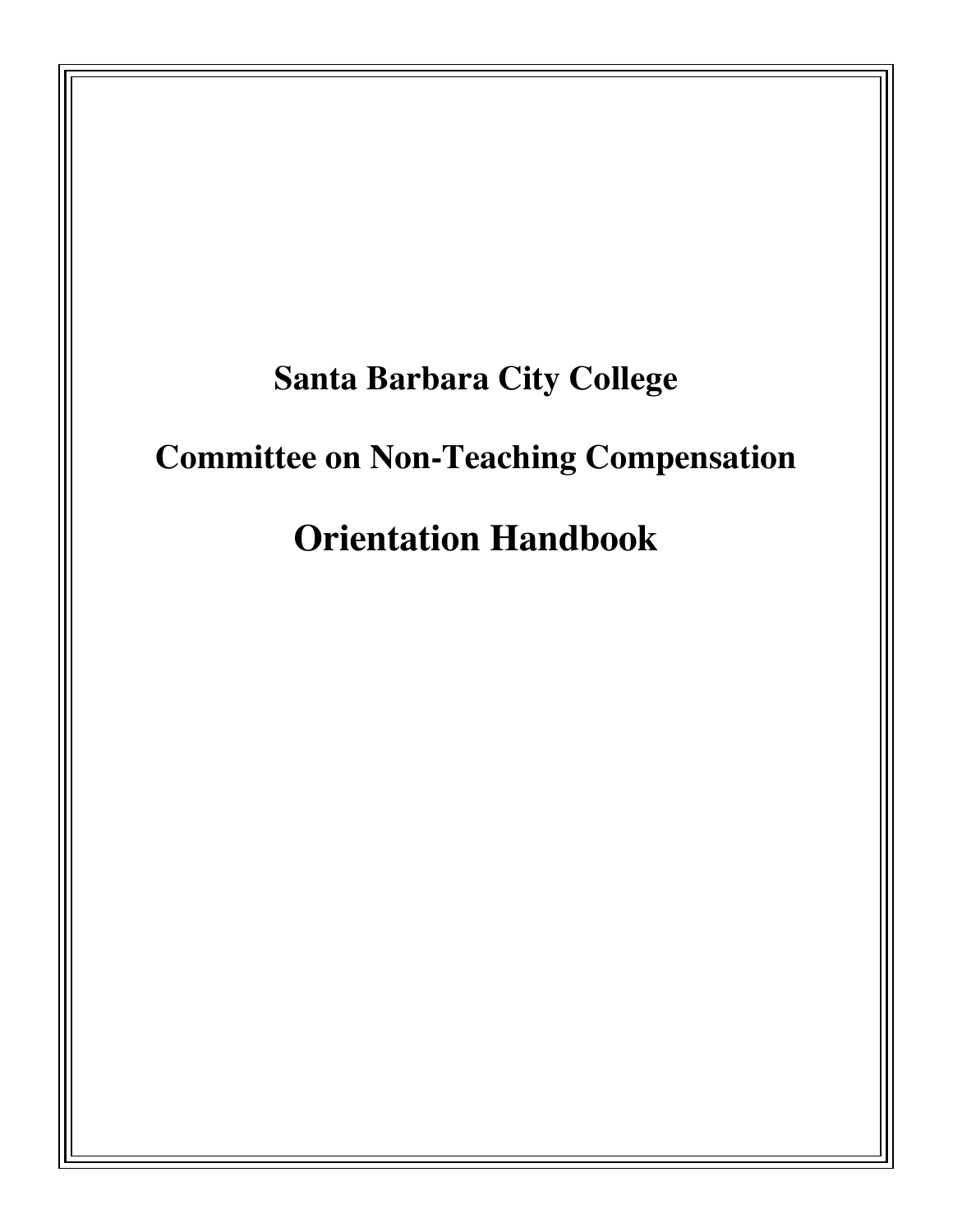## **Table of Contents**

| Purpose of the Handbook                                                                       | 1              |
|-----------------------------------------------------------------------------------------------|----------------|
| A Brief History                                                                               | $\mathbf{1}$   |
| Highlights of District Policy 1913:<br>Faculty Compensation for Non-Teaching Responsibilities | $\overline{2}$ |
| Types of Non-Teaching Compensation                                                            | $\overline{2}$ |
| Purpose of the NTC Committee                                                                  | $\overline{2}$ |
| NTC Committee Membership                                                                      | 3              |
| Initiation of the Appeal Process                                                              | 3              |
| Review of Appeals by NTC Members                                                              | 3              |
| The NTC Committee's Five Spreadsheets                                                         | $\overline{4}$ |
| Committee Use of the Spreadsheets                                                             | $\overline{4}$ |
| Department Chair Stipend Spreadsheet                                                          | 5              |
| Department Chair Supplemental Stipend Spreadsheet                                             | 5              |
| Leadership Stipend Spreadsheet                                                                | 5              |
| Coaches Leadership Stipend Spreadsheet - In-Season                                            | 5              |
| Coaches Leadership Stipend Spreadsheet - Off-Season                                           | 5              |
| Submission of Recommendations to Executive Vice President, Educational Programs               | 5              |
| Reconvening of the NTC Committee                                                              | 6              |
| NTC Committee Follow-Up                                                                       | 6              |
| <b>Faculty Leadership Stipend Summary Spreadsheet</b>                                         | 6              |
| Annual Update of Faculty Leadership Stipend Summary Spreadsheet                               | 6              |

Appendix A: District Policy 1913, Faculty Compensation for Non-Teaching Responsibilities Appendix B: Request for Appeals Letter Appendix C-1: Preparation of Appeals Letter Appendix C-2: Description of Rating Factors for Department Chair Stipend Worksheet Appendix C-3: Description of Rating Factors for Faculty Stipend Worksheets Appendix D-1: Department Chair Stipend Spreadsheet Appendix D-2: Department Chair Supplemental Stipend Spreadsheet Appendix D-3: Leadership Stipend Spreadsheet Appendix D-4: Coaches Leadership Stipend Spreadsheet - In-Season Appendix D-5: Coaches Leadership Stipend Spreadsheet - Off-Season Appendix E: Follow-Up Memo to Faculty who Submitted Appeals Appendix F: Faculty Leadership Stipend Summary Spreadsheet

#### **Page**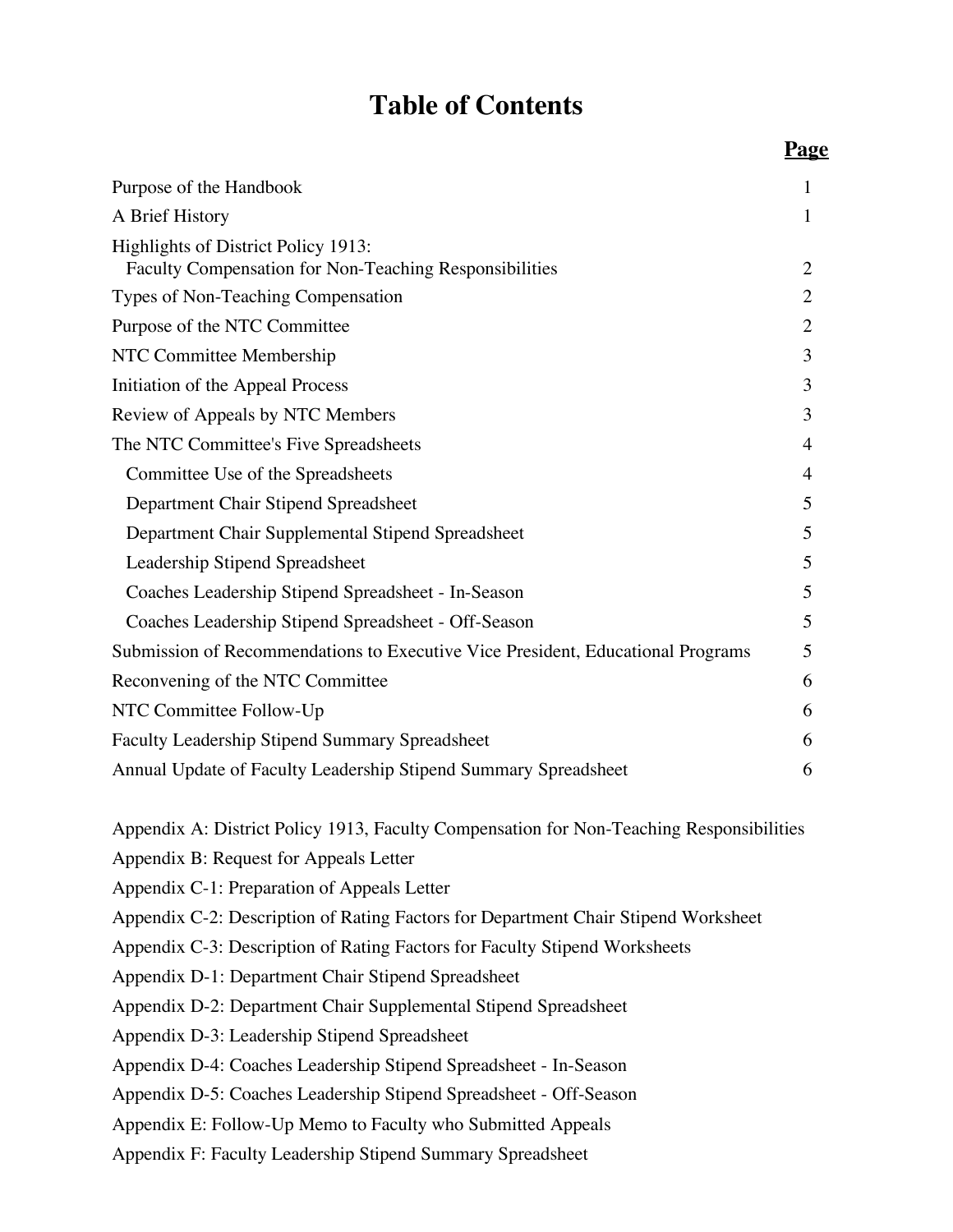## **Santa Barbara City College Committee on Non-Teaching Compensation Orientation Handbook**

#### **Purpose of the Handbook**

This handbook is written to orient new members to the Committee on Non-Teaching Compensation (NTC). In the past, new members of the committee have commented on the difficulties they had understanding the procedures, decision criteria and the various spreadsheets used by the committee. This document is intended to provide the necessary background to understand the NTC Committee's role and responsibilities and how it functions.

### **A Brief History**

Prior to Fall 1996, faculty members who performed college duties beyond regular classroom and/or program responsibilities were paid overload (in TLUs) for such service or they were given "reassigned time" and relieved of a part of their regular faculty load. Department chairs were compensated for their duties according to the formula \$110 multiplied by (faculty head count + faculty FTE) regardless of the number of classified staff supervised, facilities they were responsible to maintain, size of the budget they oversaw, program compliance requirements or the degree to which the program was involved in the community. Payment for duties other than department chair responsibilities was negotiated on an individual basis with the Vice-President of Academic Affairs. Frequently, faculty members who were more insistent or were better negotiators received larger stipends. This led to a perceived - and often real - inequity among the faculty.

In January 1993, the Instructor's Association contract established an ad hoc Committee on Reassigned Time (predecessor of the Non-Teaching Compensation Committee) to "review, with the possibility of recommending an adjustment, five forms of on going non-teaching faculty compensation as reflected in the summary distributed in negotiations . . . ". The original committee was composed of the "Instructor' Association President or designee, the Academic Senate President or designee, and the Vice President of Academic Affairs or designee, plus two representatives from each of these three constituencies chosen by the designated leader."

The ad hoc committee worked for more than two years (Fall 1993 - Fall 1995) gathering information about each of the positions that received compensation and the types of duties performed. Based on data gathered, the committee developed a method of determining faculty compensation for non-teaching responsibilities that was based on points allocated for various categories of responsibility.

Using a spreadsheet approach, stipends for department chairs, other leadership positions and coaches (both contract and adjunct) could be compared across categories to bring equity to the process. According to the IA contract, the following positions were excluded from consideration in this process: Academic Senate TLUs, the Hotel and Restaurant Culinary (HRC) Program Coordinator, the Security Director and "extended days" for counselors.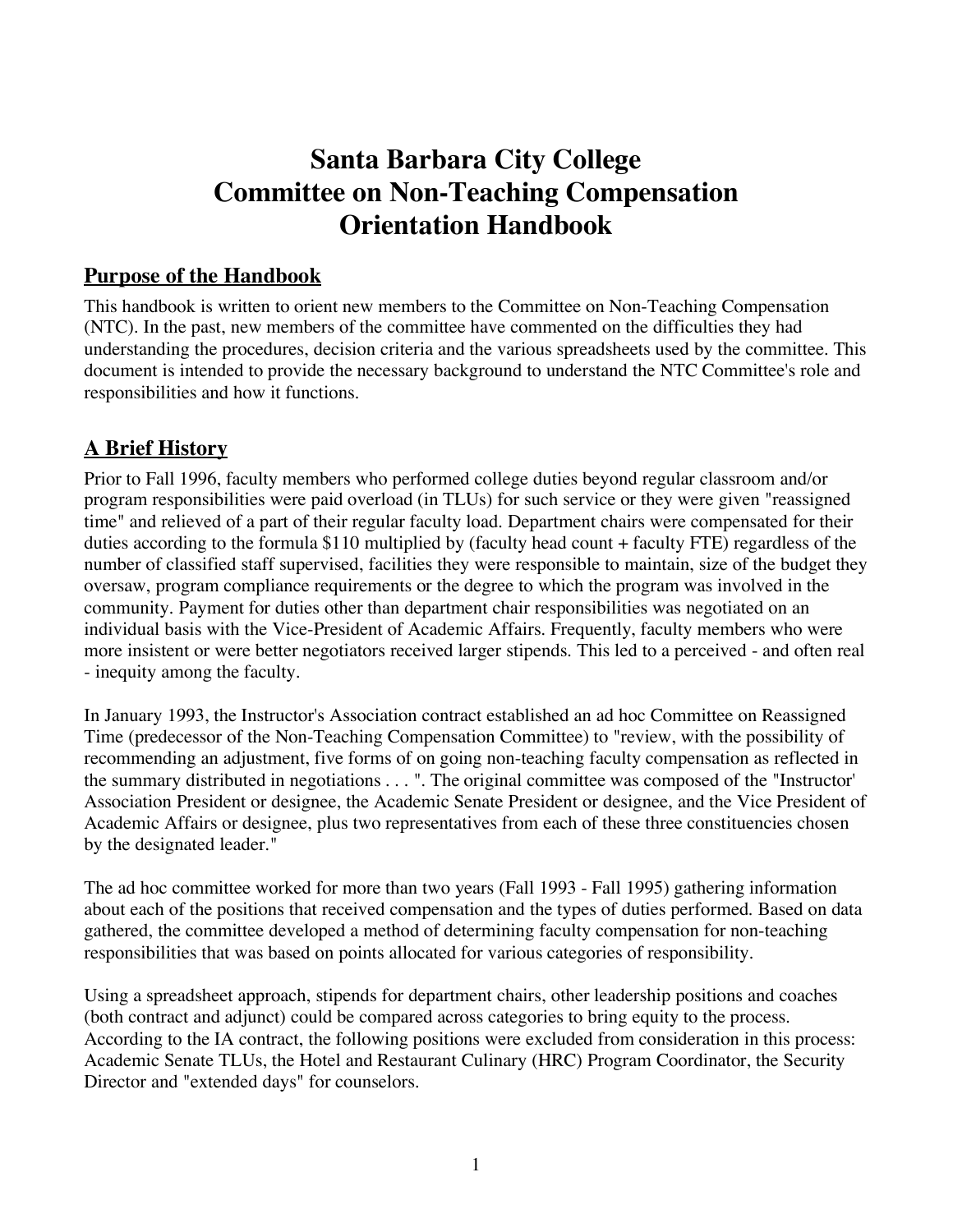Prior to the adoption of the recommendations of the Committee on Reassigned Time, the proposed new method of calculation stipends was presented to the faculty during plenary sessions conducted in May 1996. The new method of determining non-teaching compensation went into effect in Fall 1996. A Standing Committee to rate new positions and review appeals regarding existing positions was established by District Policy 1913. The first appeals for individual stipends were reviewed in Spring 1996.

#### **Highlights of Policy 1913: Faculty Compensation for Non-Teaching Responsibilities**

This section highlights key portions of District Policy 1913. Refer to the complete policy in Appendix A for detailed information.

- 1913.1 a Stipends are calculated by points according to criteria on rating sheets.
- 1913.1 c Stipends paid directly or **may** be used to purchase TLUs.
- 1913.1 e Responsibility for position begins the day after commencement and extends through the following spring semester; A portion of stipend **may** be paid in summer.
- 1913.1 f Portions of Department Chair stipends adjust automatically each fall semester.
- 1913.1 h The EVP may pay stipend for a new leadership position for the first year. The NTC Committee will rate the position the following year.
- 1913.2 a Committee convened no later than March 1 by Academic Senate President.
- 1913.2 b Purpose of the NTC Committee described.
- 1913.2 c Requests for review of stipends may be initiated by a faculty member, department chair or supervisor or by an administrator; Appeals are due in the Office of Educational Programs no later than March 30.
- 1913.2 f NTC Committee recommendations are subject to approval by the EVP.

#### **Types of Non-Teaching Compensation**

Faculty members who have responsibilities over and above those activities associated with teaching and learning are compensated by stipend. Positions are rated and stipend amounts are determined according to criteria on the spreadsheets used by the committee. Faculty members receive the stipend amount as overload pay or they may choose to convert a stipend to TLUs to purchase reassigned time. Examples of positions receiving stipends include:

- Department chairs
- Directors of programs
- Coordinators of programs
- Conductors of music programs
- Lab Coordinators
- Contract and Adjunct Coaches

#### **Purpose of the NTC Committee**

The purpose of the Committee on Non-Teaching Compensation is to review and rate compensation factors for:

"Newly assigned leadership and/or non-teaching responsibilities resulting from Administrative action and approved for funding through resource allocation processes."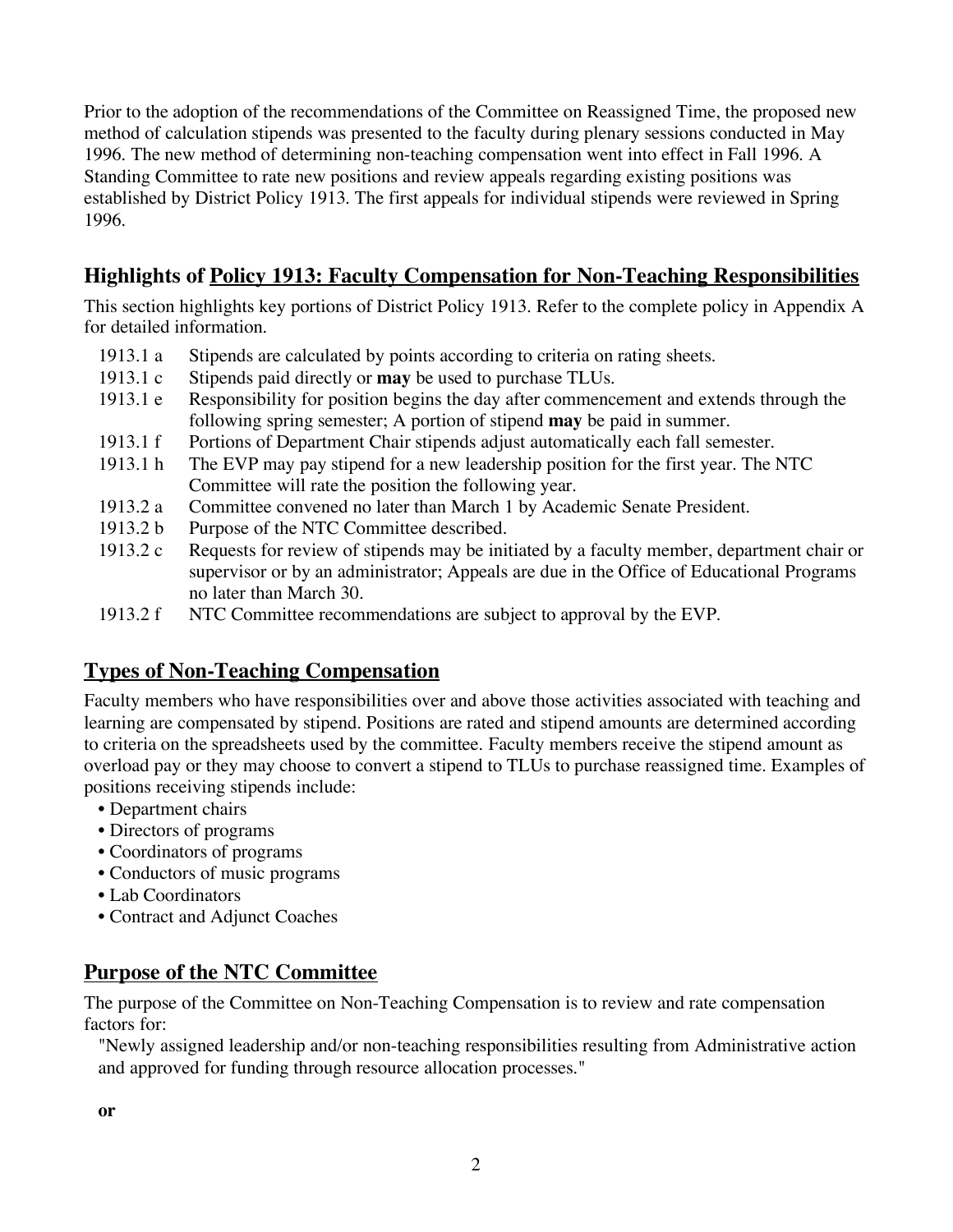"Leadership and/or non-teaching positions for which a stipend is already being paid, but for which the responsibility, scope of duties, and/or nature of responsibility has *substantially changed* since that assignment was last rated." (SBCC District Policy 1913.2 b).

The Committee is convened annually in accordance with District Policy section 1913.2 a.

## **NTC Committee Membership**

The membership of the NTC Committee is as follows.

- Four (4) Faculty Members:
	- ~President of the Academic Senate or designee
	- $\sim$ One faculty member appointed by the President of the Academic Senate
	- ~President of the Instructors' Association or designee
	- $\sim$ One faculty member appointed by the President of the Instructor's Association
- Four (4) Administrative Deans appointed by the Executive Vice President, Educational Programs

#### **Initiation of the Appeal Cycle**

The Academic Senate President initiates the appeals cycle no later than March 1 each spring by convening the NTC Committee. Following District Policy 1913, the President of the Academic Senate and the President of the IA have the option of either serving on the committee or designating another faculty member to serve in their place. In addition, each of the above appoints one (1) other faculty member to the NTC Committee. The four (4) academic deans are automatically members of the committee by virtue of their positions. If an issue before the committee involves a faculty member from another area (e.g. Counseling), the appropriate dean is also invited to serve as a resource to the committee.

The chair of the committee notifies faculty and administrators of the opportunity to submit appeals for changes to existing stipends or to request review of new positions for rating potential stipends. A copy of a letter inviting appeals is included as Appendix B.

Faculty members who inquire about submitting an appeal are provided with a copy of the current rating for the position, information describing the rating factors for the appropriate type position and directions on how to prepare an appeal. They are reminded that the burden of proof related to the merit of an appeal rests with the individual(s) submitting it. Copies of the documents provided in response to inquires are in Appendix C.

## **Review of Appeals by NT Committee Members**

Members of the NTC Committee review and discuss each appeal and the data presented. When an adjustment in a stipend is determined to have merit, the committee re-rates the position according to the factor(s) on the appropriate stipend spreadsheet. In an effort to maintain parity, cross-comparisons are made between similar positions across the campus. In general, the committee works by consensus; however, if consensus cannot be reached, a majority vote may be taken.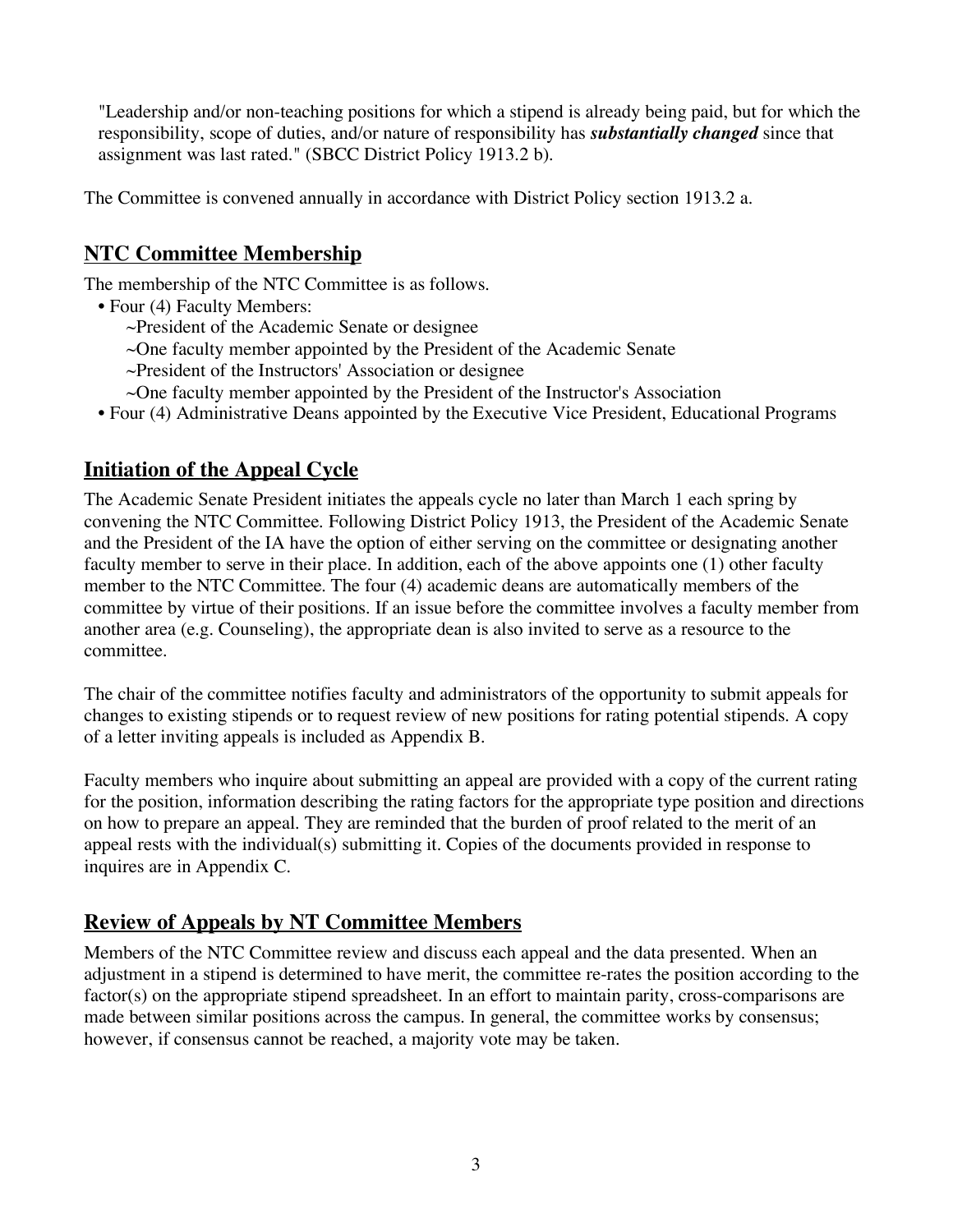Members of the Non-Teaching Compensation Committee **do not serve as advocates** for any of the positions reviewed. No promises are to be made to faculty members submitting appeals and committee members are expected to refrain from discussing deliberations or recommended changes in stipend amounts outside committee meetings, until such recommendations have been approved.

Occasionally, the committee may direct the chair or another committee member to obtain additional information and report back to the committee as a part of the review process. However, during factfinding, committee members are expected to remain neutral.

## **The NTC Committee's Five Spreadsheets**

Integral to the work of the committee are the spreadsheets that are used to determine stipend amounts. There are five spreadsheets, each with a series of factors and columns for rating the degree to which each factor is relevant to an individual position. The factors on four of the five spreadsheets are the same. The Department chair spreadsheet differs because of the nature of that position. The factors on these spreadsheets and types of activity for which credit may be given are explained in two documents: "Description of Factors for Assignment of Ratings on the Department Chair Stipend Worksheet" and "Description of Factors for Assignment of Ratings on the Faculty Stipend Worksheet." Copies of these documents are in Appendix C-2 and C-3.

These five spreadsheets are:

- •Department Chair Stipend Spreadsheet (Appendix D-1)
- •Department Supplemental Stipend Spreadsheet (Appendix D-2)
- •Leadership Stipend Spreadsheet (Appendix D-3)
- •Coaches Leadership Stipend Spreadsheet In-Season (Appendix D-4)
- •Coaches Leadership Stipend Spreadsheet Off-Season (Appendix D-5)

#### **Committee Use of the Spreadsheets**

At the top of each spreadsheet the department and name of the position is listed. Then there are three columns labeled "number," "weight," and "sum." As the committee discusses a position, a number is entered into the first column and is multiplied by the "weight" in the second column to determine the "sum" in the third column. The sum for all relevant factors is totaled at the bottom of that column and multiplied by the compensation factor to obtain the dollar value for the stipend. The compensation factor is adjusted when salary changes are negotiated by the Instructors' Association or when COLA increases are implemented.

The "weight" for each factor varies from 0.50 to 3.00 depending on the workload associated with the factor. The rating options in the "number" column are limited to values of 0, 1, 3, 7 and 10. These numbers correspond with the following descriptive terms: "none", "minimal", "moderate", "high", and "very high'. It bears pointing out that the weight for each factor is consistent across the forms for the Department Chair Supplemental Stipend Spreadsheet, the Leadership Stipend Spreadsheet, the Coaches Leadership Stipend Spreadsheet - In-Season and the Coaches Leadership Stipend Spreadsheet - Off-Season.

The first page of each spreadsheet (with the associated rating factors) is included in Appendix D-1 through D-5. The five spreadsheets are briefly discussed in the next section..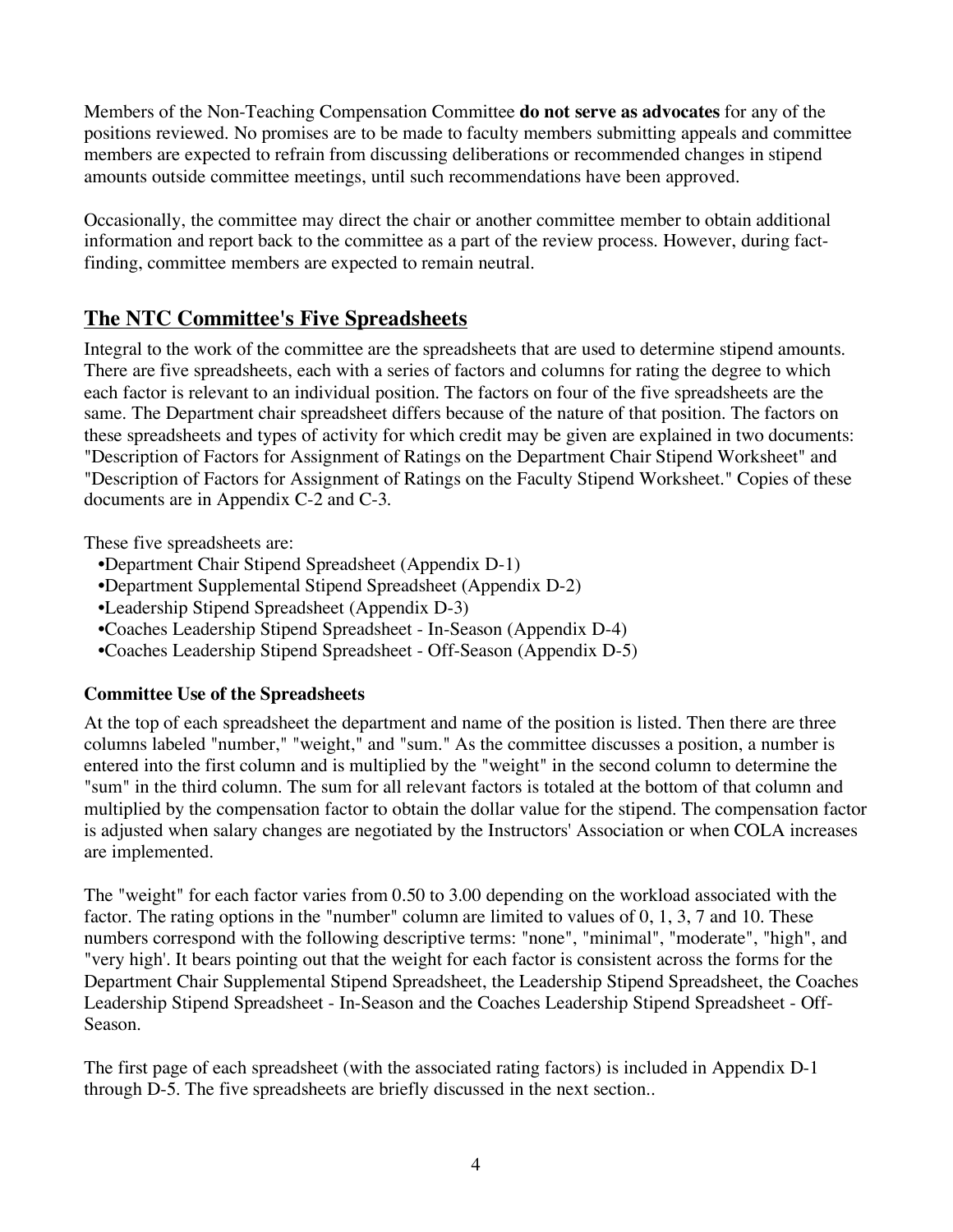#### **Department Chair Stipend Spreadsheet**

The Department Chair Stipend Spreadsheet (Appendix D-1) is used to determine compensation for department chairs. On this spreadsheet, the numbers used in the "number" column for the first three factors related to personnel are whole numbers. The number for department TLUs is divided by 15 and multiplied by the weight of 1. This factor was derived from the formula used under the old system of calculating faculty department chair stipends (explained in the history section of this handbook). For factors 5, 6, 7 and 10, a number of 1 is placed in the appropriate line depending on weather the degree of responsibility is determined to be "minimum," "moderate" or "heavy". For factors 8 and 9 the department chair either does or does not have this responsibility and a corresponding value of zero (0) or one (1) is entered.

For department chairs, the first four factors on the spreadsheet - "number of full-time faculty," "number of part-time faculty," "classified personnel (FTEC)" and "department TLUs" - are adjusted each year, at the beginning of the fall semester, by the Office of Educational Programs and do not need to be appealed. The remaining factors are changed only through the appeal process.

#### **Department Supplemental Stipend Spreadsheet**

In the process of developing spreadsheets and rating factors, it was recognized that several department chairs had responsibilities beyond what the regular Department Chair Stipend Spreadsheet would accommodate. Therefore, a supplemental spreadsheet, patterned after the Leadership Stipend Spreadsheet, was instituted to compensate department chairs for these activities.

#### **Leadership Stipend Spreadsheet**

This spreadsheet is used to determine stipends for coordinators, directors, conductors and lab directors for these responsibilities. It contains fifteen factors that are weighted from 0 to 3.0 depending on the workload associated with each factor (as described above in the section titled "Committee Use of Spreadsheets").

#### **Coaches Leadership Stipend Spreadsheet, In-Season and Off-Season**

The in-season and off-season Coaches Spreadsheets also include the same factors as the Leadership Stipend Spreadsheet and the Department Chair Supplemental Stipend Spreadsheet. They are used to determine compensation for the in-season and off-season responsibilities associated with running specific athletic programs that are over and above actual coaching duties. Note that there is a different compensation multiplier for contract coaches and hourly coaches.

#### **Submission of Recommendations to Executive Vice President, Educational Programs**

Following completion of the NTC Committee's review, the chair of the committee meets with the Executive Vice President, Educational Programs to discuss the nature of the stipend appeals and the committee's recommendations. In advance of the meeting, the committee chair prepares a memo outlining proposed stipend changes and a brief statement of the rationale for the committee's recommendations.

Following the meeting, the EVP may consult with the appropriate dean or faculty member to obtain additional information before making a decision. The EVP then communicates the decision to the committee chair.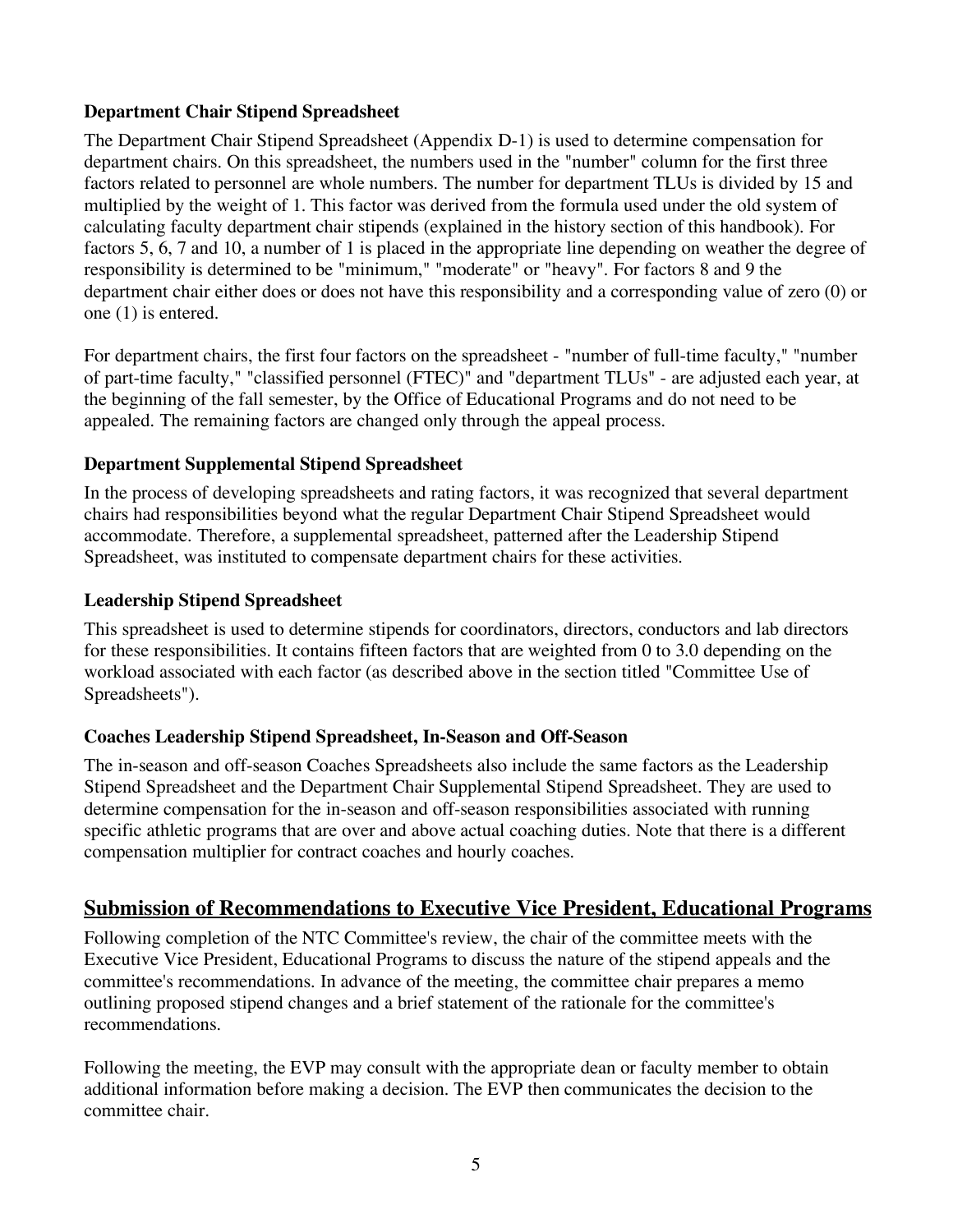### **Reconvening of the NTC Committee**

The NTC Committee **may** be reconvened to discuss the response of the Executive Vice President to the committee's recommendations. The committee may either agree with and accept the EVP's recommendations or direct the chair to further discuss the position with the Executive Vice President.

#### **NTC Committee Follow-up**

Following completion of the entire review process, the chair of the NTC Committee notifies faculty members who submitted appeals regarding the final decision. See Appendix E for a copy of the memo. The chair of the NTC Committee also prepares a memo to the Administrative Secretary in the Office of the Executive Vice President, Educational Programs indicating the approved changes to stipends to be entered on the Faculty Leadership Stipend Summary Spreadsheet. The Faculty Leadership Stipend Summary Spreadsheet is described in the following section.

#### **Faculty Leadership Stipend Summary Spreadsheet**

A spreadsheet that summarizes the data from all five spreadsheets used by the NTC Committee is maintained by the Administrative Secretary in the Office of the Executive Vice President, Educational Programs. Data on this sheet is arranged in two sections. The first half of the spreadsheet calculates the stipends received by the position and the second half of the spreadsheet lists the names and stipend amounts received by specific faculty members. A copy of the first page of the Faculty Leadership Stipend Summary Spreadsheet is included as Appendix F.

#### **Annual Update of Faculty Leadership Stipend Summary Spreadsheet**

The Department Chair section of the spreadsheet is updated annually to reflect changes in the number of faculty, classified staff and department TLUs. At the beginning of the fall semester the Administrative Secretary in the Office of the Executive Vice President, Educational Programs, sends a questionnaire to department chairs requesting current data on the number of full-time faculty, number of part-time faculty, number of classified personnel and departmental TLUs.

After the fall semester adjustments have been made to the Faculty Leadership Stipend Summary Spreadsheet, the chair of the NTC Committee also adjusts the Department Chair Stipend Spreadsheets maintained by the committee. The two sets of spreadsheets are crosschecked to ensure accuracy of the information. The Administrative Secretary in the Office of the Executive Vice President then submits information regarding payment of stipends to the Payroll Department.

This competes the stipend appeals process.

G. Carroll/K. Hanna 3/06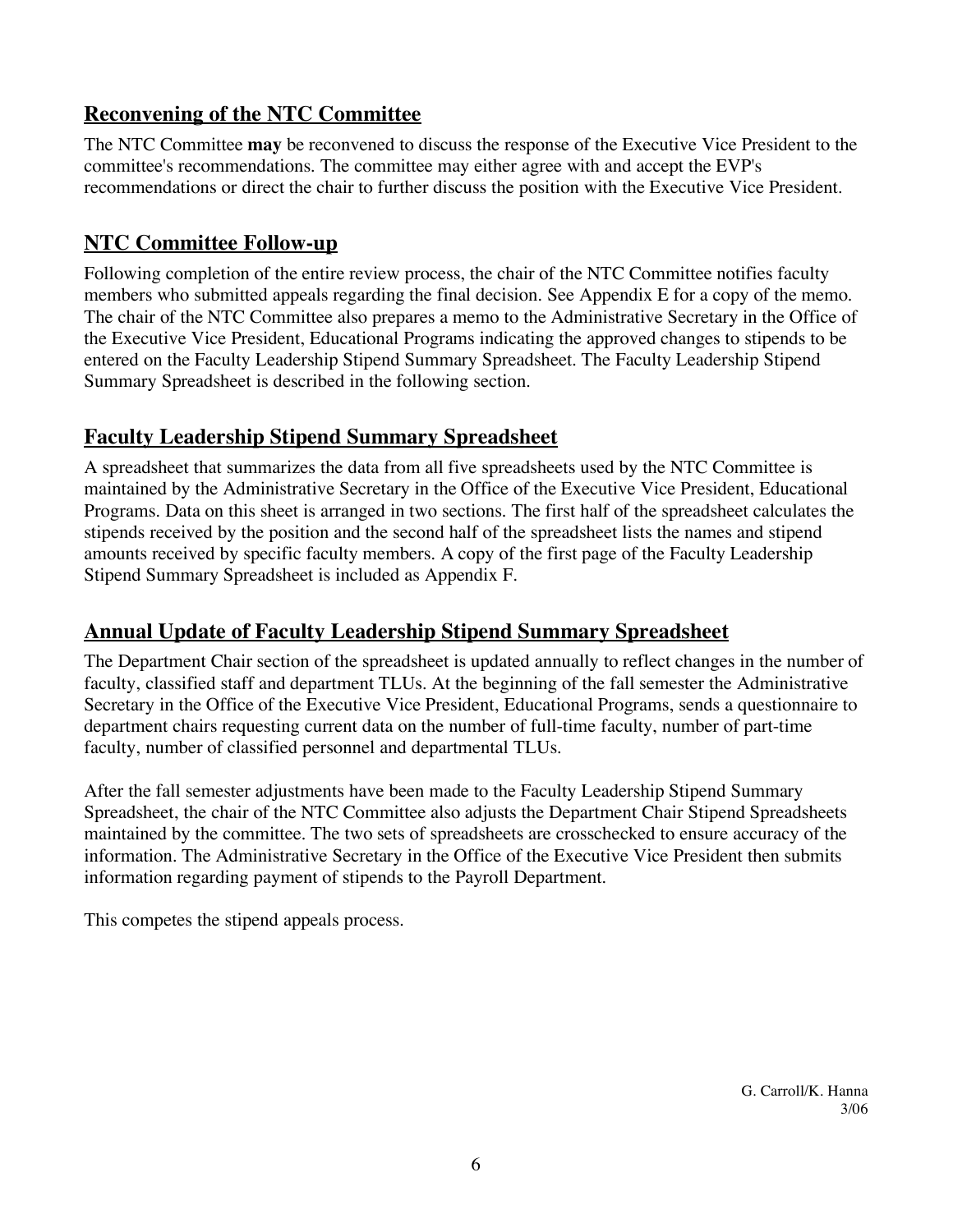#### 1913 Faculty Compensation for Non-Teaching Responsibilities

Faculty with duties over and above assigned instructional responsibilities (department chairs, directors of programs, laboratory coordinators, coaches, chairs of certain committees, and other leadership positions) shall be compensated by stipends. Faculty positions for which program leadership and coordination is the primary responsibility, as delineated in the position description, additional stipends are not paid.

#### 1913.1 Determination of Stipends

- a. Stipend amounts are determined by the Committee on Non-Teaching Compensation and recommended to the Executive Vice President, Educational Programs, according to points allocated to specific rating factors on the Department Chair Stipend Worksheet, Supplemental Stipend Worksheet and the Faculty Leadership Stipend Worksheet. See Appendix D for positions rated to receive stipends.
- b. Excluded from compensation by stipend under this policy section are institutional leadership positions for which a "base load" has been assigned and the Academic Senate leadership as listed in Appendix D.
- c. Stipends may be used to purchase TLUs to reduce teaching loads at the prevailing average hourly instructor TLU cost, exclusive of fund #3000 costs (staff benefits).
- d. Per District Policy #1914 c., the maximum load that may be assigned to a faculty member in one semester is 21 TLUs. For the purposes of this policy, the equivalent TLU load of a faculty stipend, when added to the faculty member's teaching load, must not exceed a total of 21 TLUs without the consent of the instructor, department chair, area dean, and the Executive Vice President, Educational Programs. The equivalent TLU load of a faculty stipend is calculated by dividing the dollar amount of that stipend by the prevailing hourly instructor cost.
- e. Responsibilities for positions that receive stipends begin the day after commencement and continue through commencement, the following spring semester. Stipends are normally paid only in the fall and spring semesters. However, when a portion of a stipend is for Non-Standard Work Schedules (summer) the individual, in consultation with the area dean and with approval of the Executive Vice President, may request that portion of the stipend be paid in the summer. That amount will not be calculated against a fall or spring semester load.
- f. An adjustment to Department Chair stipends will be made automatically in the Fall semester by the Office of Educational Programs if any of the following factors change:
	- 1. Number of full- and/or part-time faculty in a department;
	- 2. Number of classified personnel in a department; or
	- 3. Number of department TLUs.

Adjustment for changes in position responsibilities will be handled through the Appeals process described in Section 1913.2. Adjustments to all stipends are made in accordance with contract changes or COLA increases.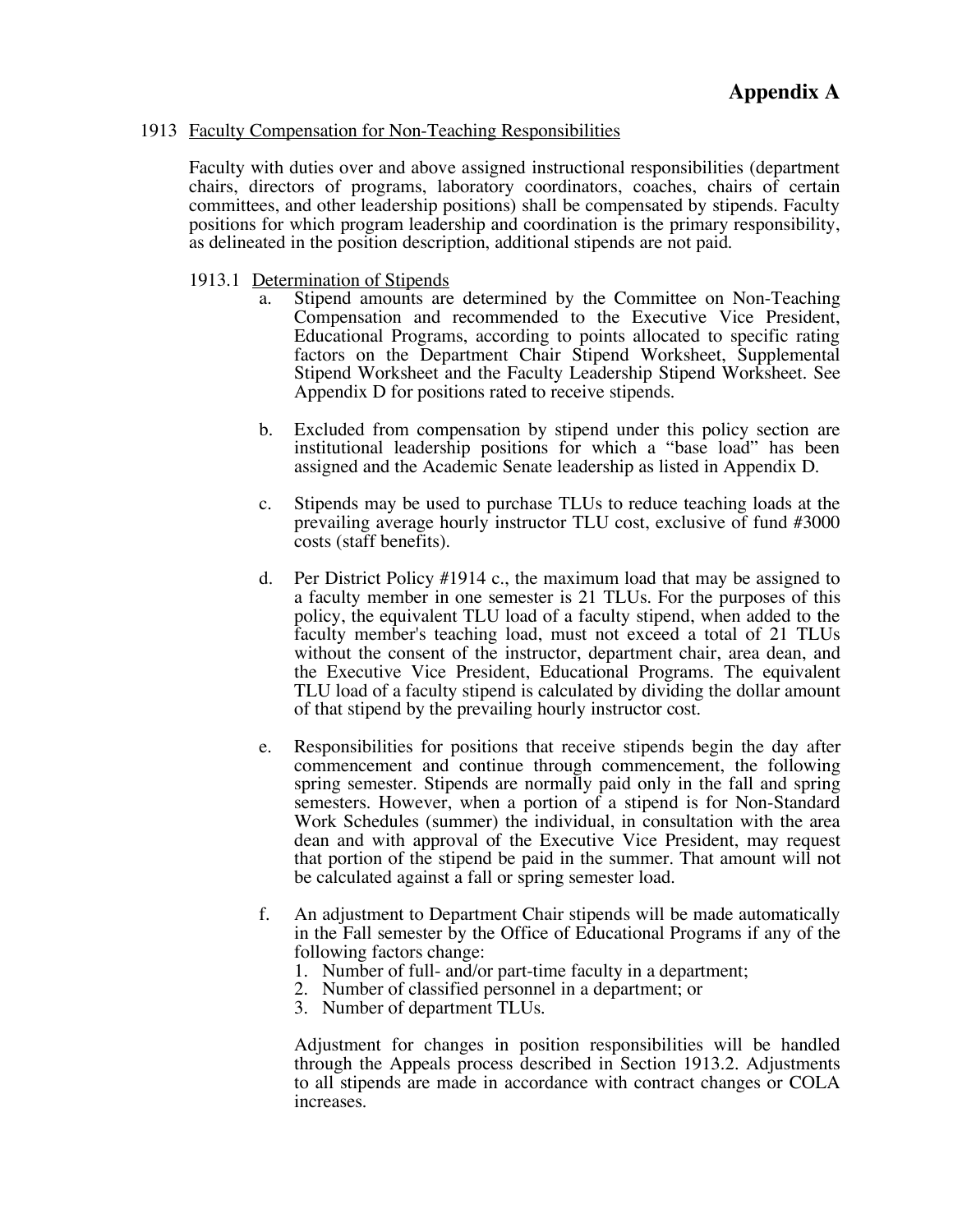- g. If an individual holding a position for which a stipend is paid, is not able to serve in that position during the summer (e.g. maternity leave, prior planned absence, etc.), s/he, in consultation with the area dean, will determine a portion of the stipend to be set aside for the individual who will perform those duties during the summer.
- h. New leadership positions, for which a stipend has not been determined, may be compensated by the Executive Vice President, Educational Programs for the first year. In the following year, that position shall be brought to the Committee on Non-Teaching Compensation for review and rating. If duties for the new position have not been established completely, the committee may recommend deferral of rating for one additional year.

#### 1913.2 Appeals for Review of Stipends

- a. No later than March 1 of each academic year, the Committee on Non-Teaching Compensation shall be convened by the President of the Academic Senate. This committee shall be composed of the following:
	- President of the Academic Senate, or designee,
	- President of the Instructors' Association, or designee,<br>• Two faculty (one appointed by the President of
	- Two faculty (one appointed by the President of the Academic Senate and the other appointed by the President of the Instructor's Association),
	- Four Administrative Deans appointed by the Executive Vice President, Educational Programs.

When a matter before the committee involves a faculty member from an area other than those represented by the deans serving on the committee, the appropriate dean shall be invited to work with the committee in a resource capacity.

- b. The purpose of the Committee on Non-Teaching Compensation shall be to review and rate, using the Department Chair Stipend Worksheet and/or Faculty Leadership Stipend Worksheet, compensation factors for:
	- Newly assigned leadership and/or non-teaching responsibilities resulting from administrative action and approved for funding through resource allocation processes.
	- Leadership and/or non-teaching positions for which a stipend is already being paid, but for which the responsibility, scope of duties, and/or nature of responsibility has *substantially changed* since that assignment was last rated.
- c. Requests for review and rating of positions, by the committee, may be initiated by the faculty member affected, the responsible department chair or supervisor, or an appropriate administrator. Such requests shall be made in a form prescribed by the committee and must be submitted to the Office of Educational Programs no later than March 30 of each year.
- d. The responsibility for demonstrating that a new assignment warrants review and rating, or that an existing assignment has *changed substantially* enough to warrant reconsideration shall rest with the individual submitting the request.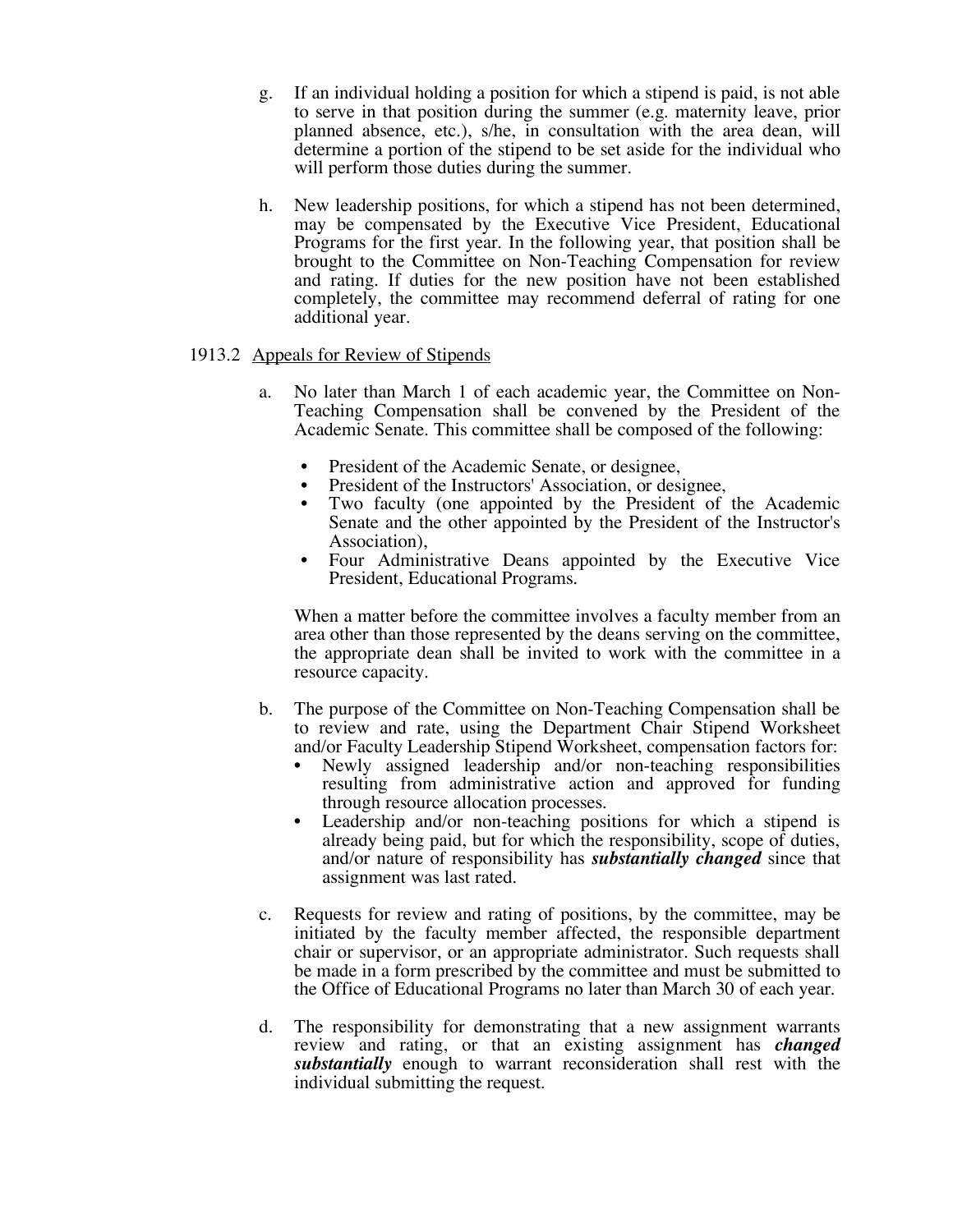## **SANTA BARBARA CITY COLLEGE**

## **Committee on Non-Teaching Compensation**

To: All Faculty Who Receive Non-Teaching Compensation

- From: Gary Carroll and Karolyn Hanna Co-Chairs, Committee on Non-Teaching Compensation
- Re: Appeals for Review of Non-Teaching Compensation for Assignments That Are New or Have Substantially Changed

Date: February 27, 2006

According to District Policy 1913, Faculty Compensation for Non-Teaching Responsibilities, faculty who receive non-teaching compensation (department chairs, directors, coordinators, coaches, etc.) may submit an appeal to review their stipend **if a change has occurred** due to:

"Newly assigned leadership and/or non-teaching responsibilities resulting from administrative action or approved for funding through resource allocation processes."

**or**

"Leadership and/or non-teaching positions for which a stipend is already being paid but for which the responsibility, scope of duties, and/or nature of responsibility has **substantially changed** since that assignment was last rated."

Adjustments in the multiplier for calculating actual stipends change automatically when salary increases go into effect. Appeals submitted at this time should focus on new or substantially changed assignments or responsibilities not considered when the last ranking was done. Department chairs please note that changes in stipends based on fulltime faculty, part-time faculty, classified personnel and department TLUs are adjusted automatically in the fall semester and need not be appealed.

If you believe your situation merits review by this committee or if you have questions regarding not-teaching compensation, please contact Gary Carroll, Ext 2310 or carroll@sbcc.edu. Specific directions for filing an appeal will be forwarded to you on request. The deadline for submitting an appeal this year is **Tuesday, March 28, 2006.**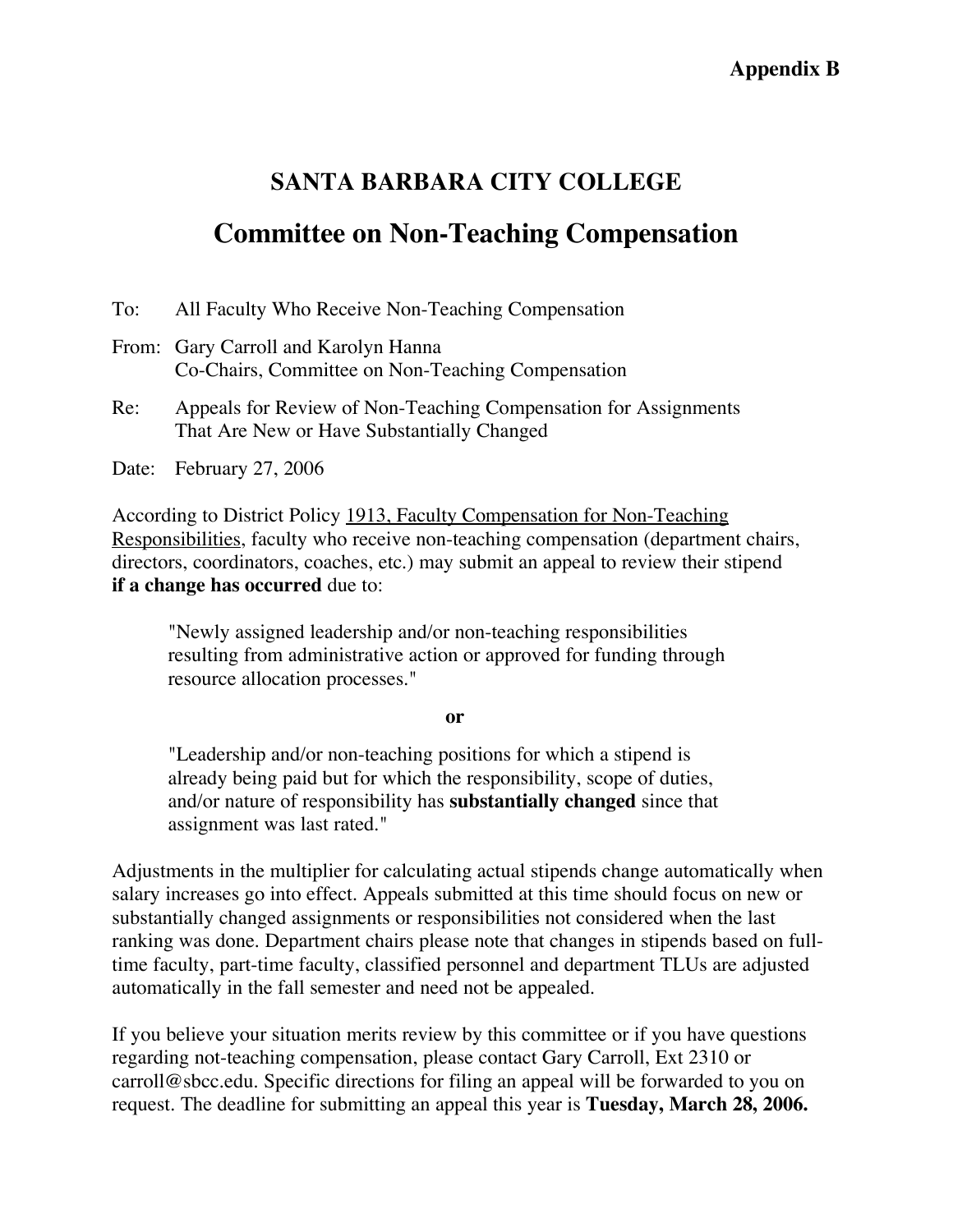c: H. Arrington, R. Baker, P. Buckelew, E. Endrijonas, J. Friedlander, T. Garey, K. McLellan, K. Molloy, K. O'Connor, M. Spaventa, J. Ullom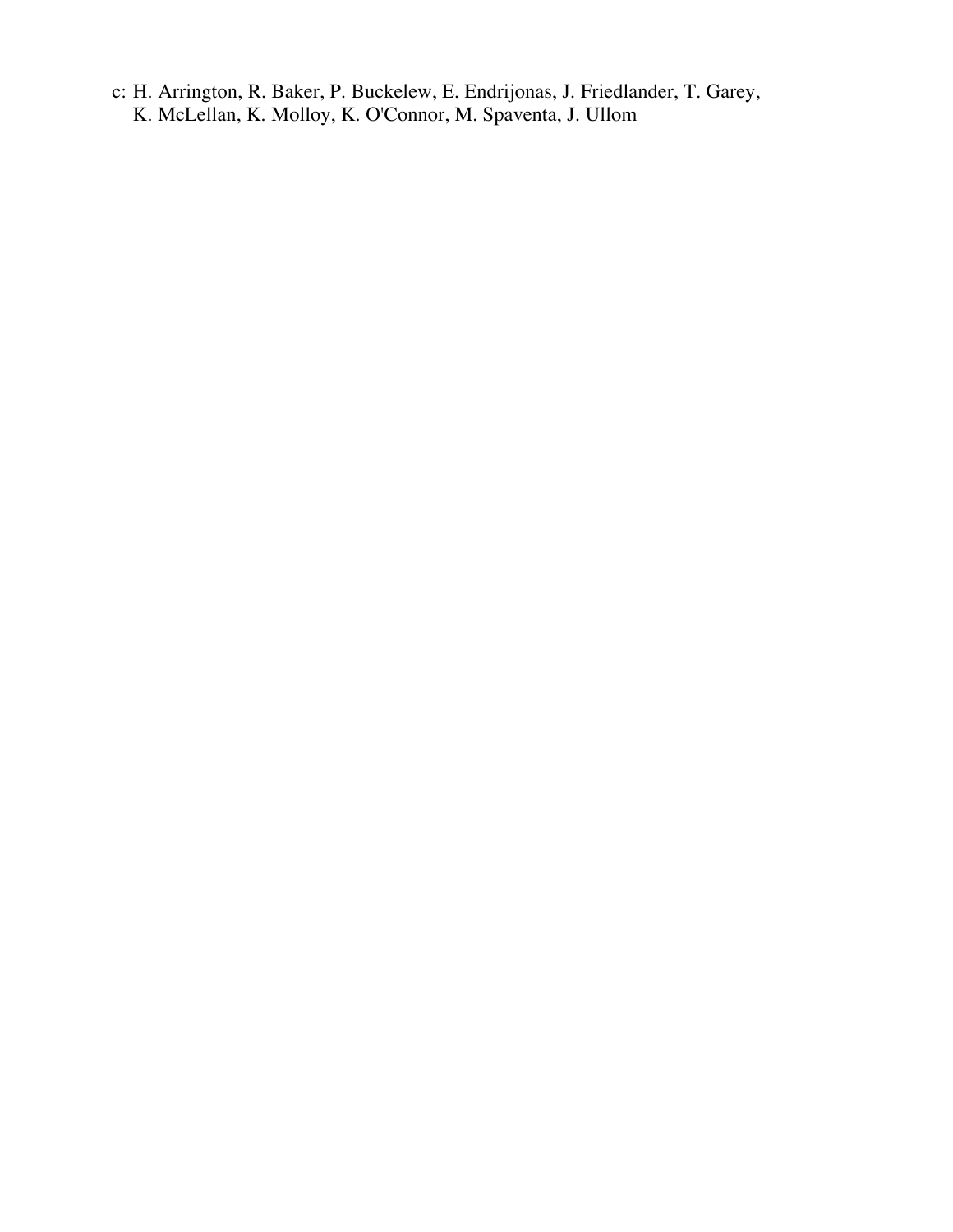### **SANTA BARBARA CITY COLLEGE**

### **Committee on Non-Teaching Compensation**

**To: Faculty Who are Appealing Ratings for Non-Teaching Compensation From: Gary Carroll and Karolyn Hanna, Co-Chairs, Committee on Non-Teaching Compensation Re: Preparation of Appeals to Ratings for Non-Teaching Faculty Compensation**

**Date: February 27, 2006**

It is the goal of the Committee to compensate leadership positions equitably at SBCC. To achieve this objective it is essential that the Committee understand how the responsibilities of the position appealed are not accurately reflected by the current numerical ratings of the workload factors on either the Department Chair Stipend Worksheet or on the Faculty Leadership Stipend Worksheet. To assist the Committee in its deliberations, please provide the following information:

- 1. Your name
- 2. The position appealed
- 3. The specific workload factor(s) on the Department Chair Stipend Worksheet or on the Faculty Leadership Stipend Worksheet that requires a review

To assist in the preparation of your appeal, we have included a copy of the current rating for this position and a description of the factors that determine the rating. Please refer to the explanation of Factors 1 through 11 for the Department Chair Stipend Worksheet or Factors 1 through 15 for the Faculty Leadership Stipend Worksheet as a guide in writing your appeal. Copies of stipend rankings for similar positions can be made available upon request.

There is a need to be clear on who has responsibility for what. For instance, if a department chair receives compensation for facilities management of a lab it is not reasonable for a lab coordinator to receive compensation for the same facility. In reviewing appeals, the Committee evaluates the rating factors for all individuals receiving stipends connected with the activity. This may result in an adjustment of compensation for any of these individuals.

**This appeal is due by Tuesday March 28, 2006** in the Office of Educational Programs (Attn: Beverly Schwamm). You may be asked to meet with the Committee to respond to questions regarding your appeal. The Committee will consider your appeal and, if appropriate, make a recommendation to the Executive Vice-President, Educational Programs prior to the end of the Spring semester. You will be notified, in writing, of the result of this appeal.

If you have questions regarding the appeals process please feel free to contact Gary Carroll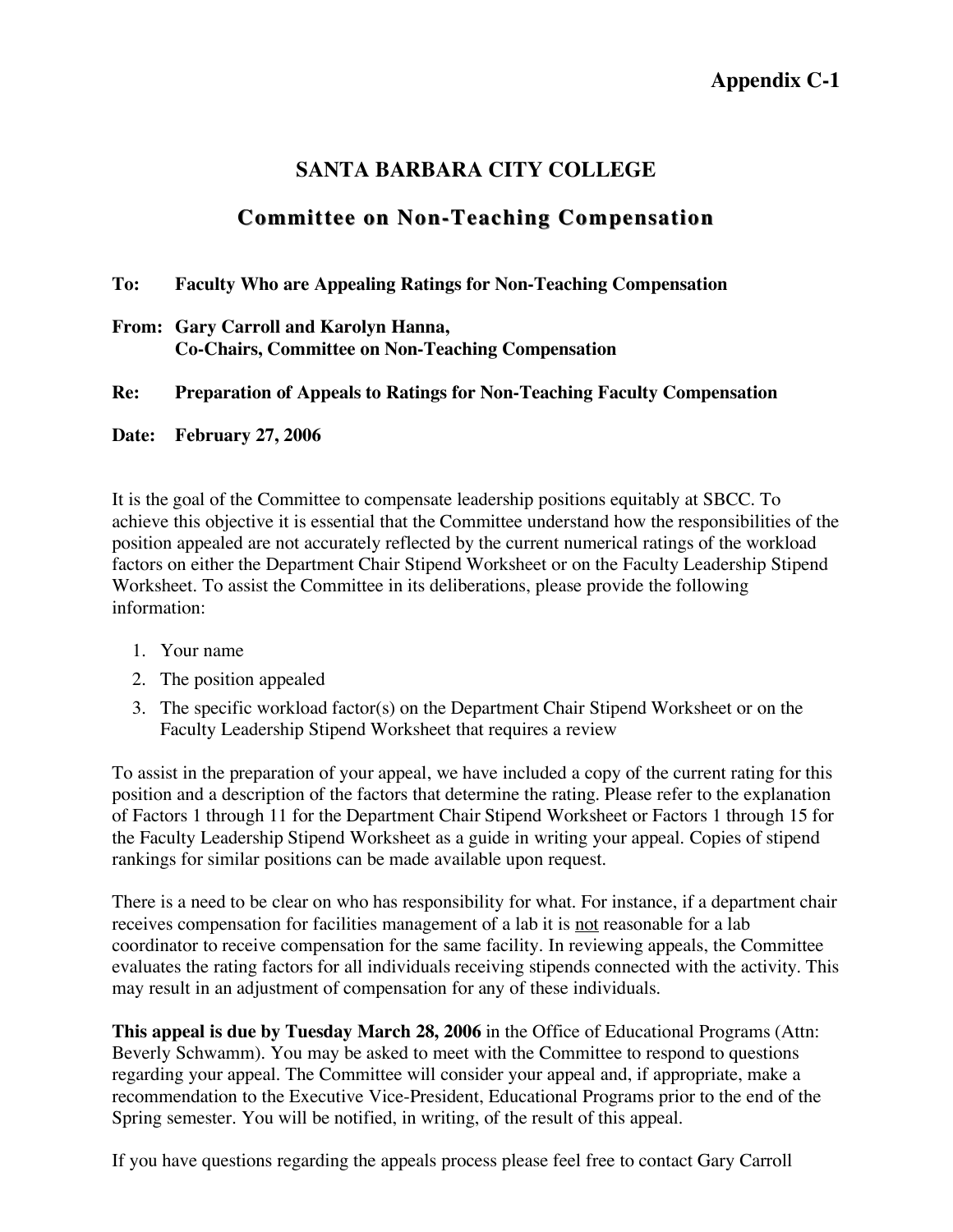(Ext. 2310 or by e-mail at Carroll@sbcc.edu). We will attempt to answer your questions as soon as possible.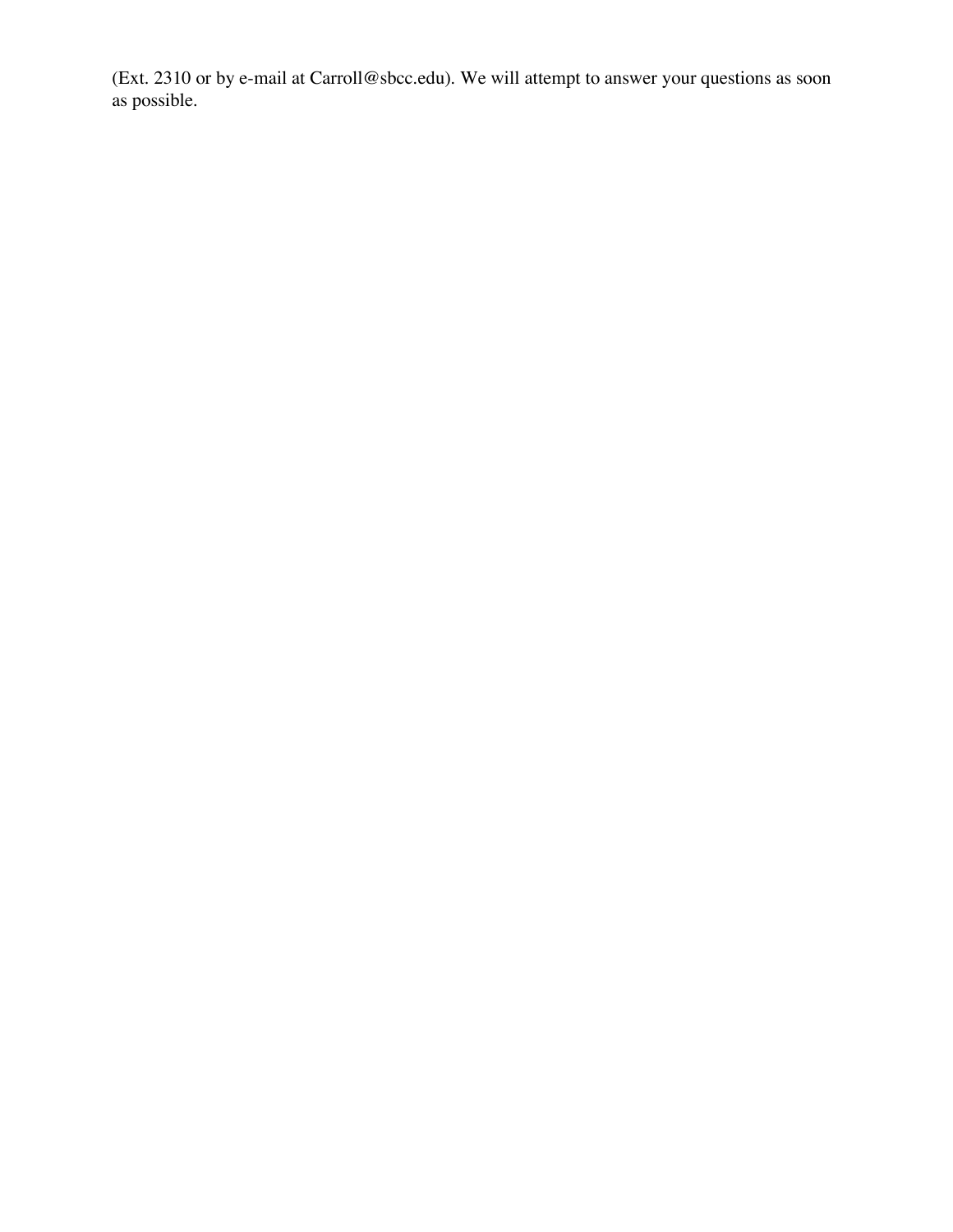# **SANTA BARBARA CITY COLLEGE Committee on Non-Teaching Compensation**

## **Description of Factors for Assignment of Ratings on the**

**Department Chair Stipend Worksheet**

**Factors 1 through 4, Number of Full-Time Faculty, Number of Part-Time Faculty, Classified Personnel (FTEC), and Department TLUs/15 (FTEF).** These will be calculated early each Fall semester by the Administrative Secretary for the Office of Educational Programs and verified by the department chair.

**Factor 5, Curriculum.** This factor is based on the degree of involvement of the department chair with the Curriculum Advisory Committee (CAC). Most departments do not regularly submit changes of their curriculum to the CAC and therefore receive a 1 in the number column next to the Minimum change unit. Some departments have the need to submit changes in some of their courses to the CAC on a regular basis and as such have a 1 by Moderate change. A few departments need to submit to CAC changes in major portions of their curriculum annually to keep up with the changing nature of their fields. They would have the number 1 placed in the Heavy change unit column. This factor has to do with the involvement by the department chair with the Curriculum Advisory Committee on an on-going basis. Department chairs that change their curriculum once in response to a redesign process do not receive credit for that one-time activity.

**Factor 6, Assigned Facilities.** Points assigned to this factor reflect the involvement of the department chair in the maintenance of specialized facilities managed by that department. Department chairs, at the very least, have some minimum involvement in maintaining facilities. Many department chairs have a moderate-sized facility that needs constant attention and some department chairs have a large facility to manage. If a department chair receives credit for supervising classified employees and if these employees assist in the management of the assigned facility, this lessens the department chair's role in the maintenance of the facility and lowers the number assigned to the department chair for this factor.

**Factor 7, Complexity of Department Budget.** Points assigned to this factor reflect the involvement of the department chair in the budget. The rating is dependent on the complexity of the budget and on the actual involvement in managing the budget. If the department has a classified assistance who helps track the budget, then the department chair has a smaller role even if the budget is larger.

**Factor 8, Program Advisory Committee.** Any department that has a formally established Program Advisory Committee and whose meetings and activities are coordinated by the department chair receives a 1 in the number column. If there is no program advisory committee, the number 0 is recorded.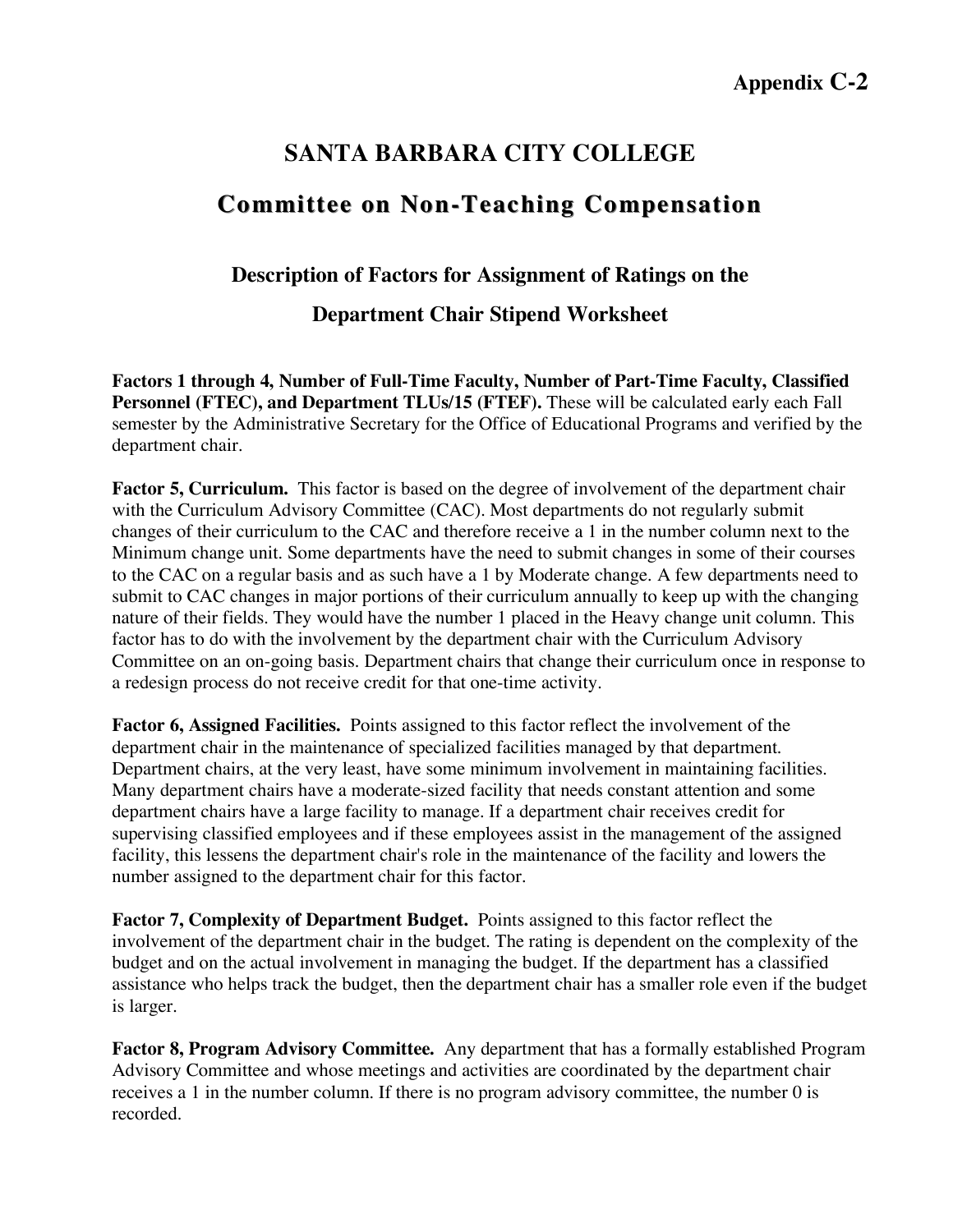**Factor 9, Program Accreditation/Certification.** A small number of departments have mandatory accreditation or certification to maintain compliance with existing laws or board regulations. If such a requirement exists, the department chair receives a 1 in the number column; if not the number 0 is recorded.

**Factor 10, Performance/Community Programs.** As part of the operation of the department some chairs have responsibility for organizing performances or community programs. This is a responsibility outside of the regular classroom teaching assignment. A number 1 is recorded in the number column that reflects the level of involvement by the department chair.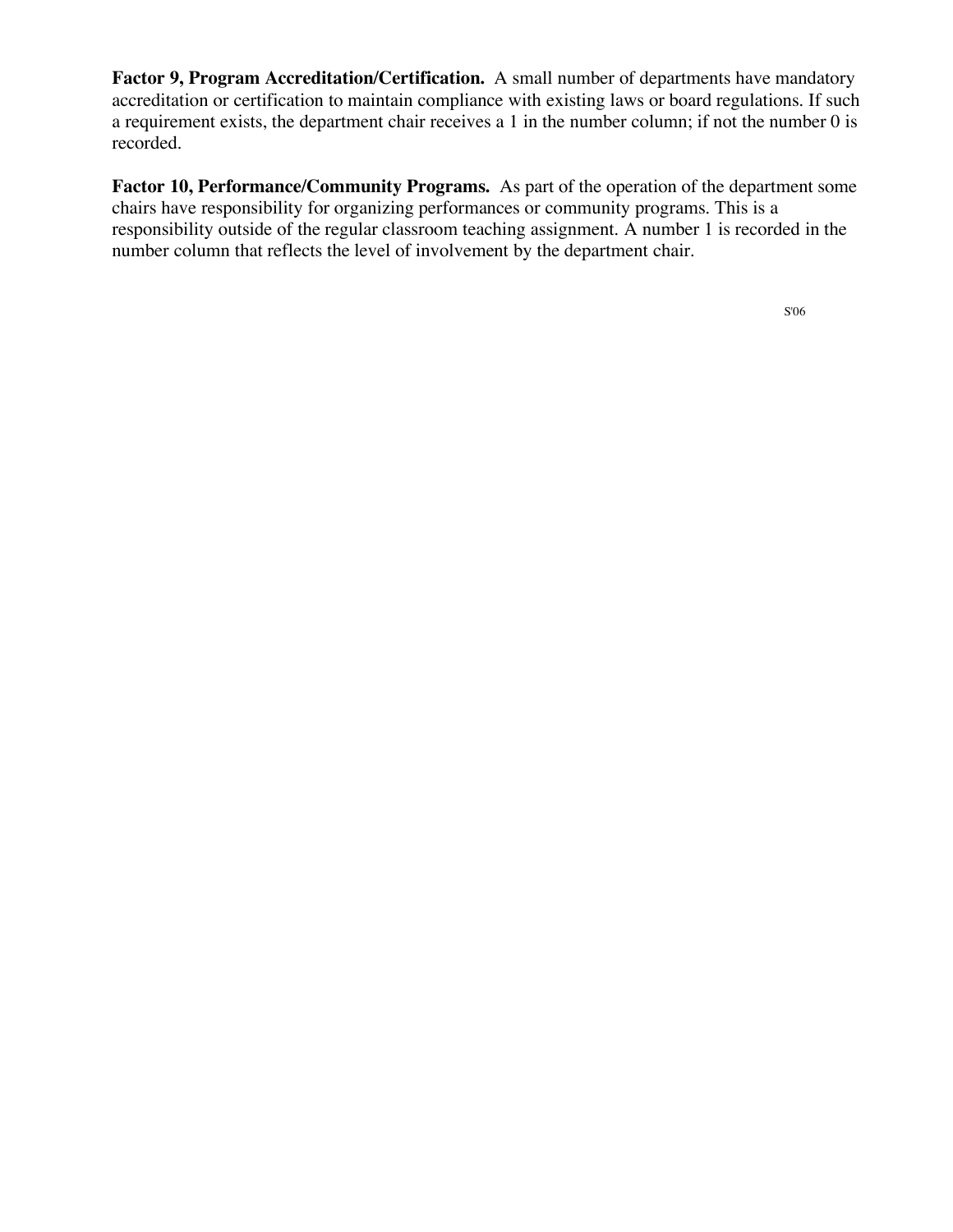# **SANTA BARBARA CITY COLLEGE**

## **Committee on Non-Teaching Compensation**

#### **Description of Factors for Assignment of Ratings on the**

#### **Faculty Stipend Worksheet**

The Faculty Stipend Worksheet is used to rate leadership responsibilities on three separate spreadsheets - Department Supplementary Stipend Spreadsheet, Leadership Stipend Spreadsheet, and Coaches Stipend Spreadsheet. As such, this worksheet has factors that are not all applicable to all areas. The numbers used in the number column are limited to 0, 1, 3, 7 and 10.

**Factor 1, Faculty/Staff Supervision.** This factor is to compensate faculty who are not department chairs but who have responsibility for supervising faculty or staff in that particular assignment.

**Factor 2, Student Supervision.** A faculty member who supervises students (paid or unpaid) as part of a responsibility outside of a classroom load will receive credit for this task.

**Factor 3, Skills Assessment.** If skills assessment is part of this management task and the assessment is outside a classroom assignment and not shared equally with other faculty in the department, then the individual will receive credit for skills assessment.

**Factor 4, Facilities Management.** This factor serves two purposes. The first is to further compensate department chairs responsible for managing a very large facility who have received maximum facilities credit on the Department Chair Stipend Spreadsheet and are not adequately compensated for the task. The second purpose is to compensate faculty who are not department chairs and who have sole responsibility (no assistance from classified employees) for a facility. If credit is given to an individual, the department chair will not be compensated for managing this facility.

**Factor 5, Equipment Management.** Any position that requires the purchase, inventory or repair of equipment will receive credit for this job. Credit for this responsibility is reduced if classified employee or student assistance exists.

**Factor 6, Materials Management.** Any position that has materials to manage (e.g. large inventory of supplies to support department classes) will receive credit here. Credit for this responsibility is reduced if classified employee or student assistance exists.

**Factor 7, Budget Supervision.** Any faculty member in a leadership position who is not a department chair who has responsibility for budget management will receive credit for this task. Credit for this responsibility is reduced if classified employee or student assistance exists. If credit is given to an individual then the department chair is not to be compensated for the portion of this budget responsibility on the Department Chair Stipend Spreadsheet.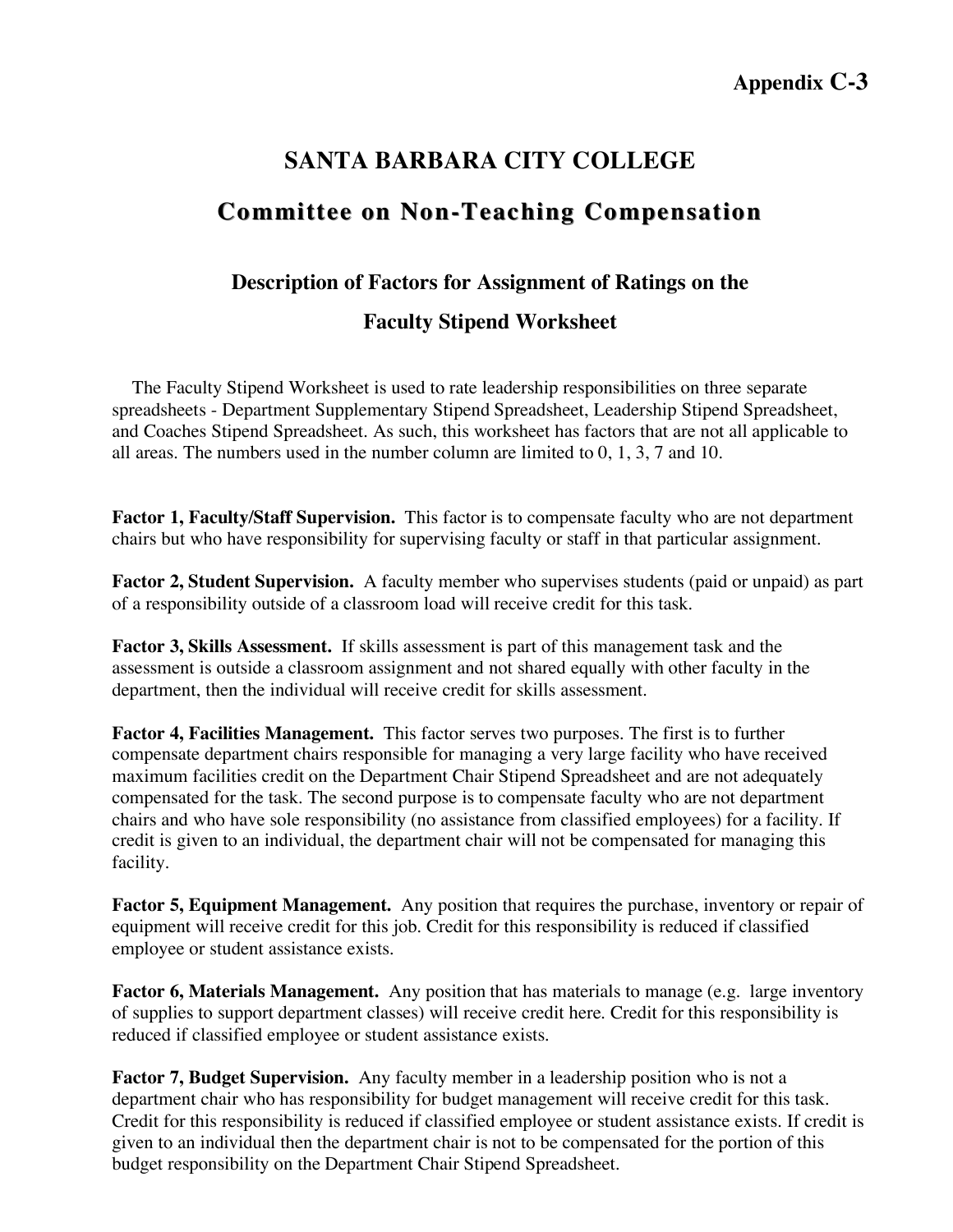**Factor 8, Program Leadership/Coordination.** This factor is recognition of the various responsibilities involved in directing a program outside a department chair's assignment. This factor covers a wide variety of activities needed to be done by the faculty member to ensure success of the program.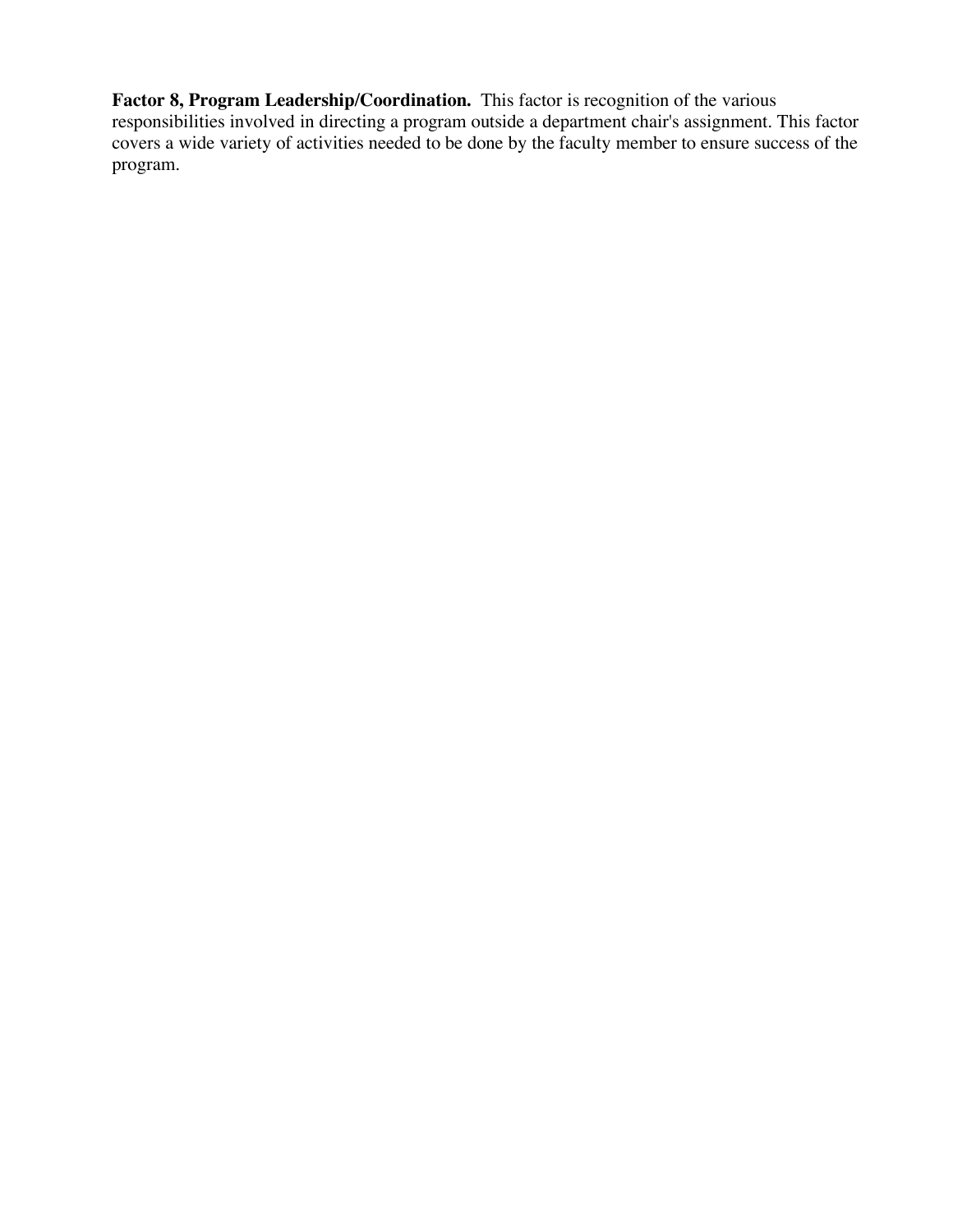**Factor 9, Offsite Program Coordination.** A few programs require classes or activities to be scheduled somewhere other than on SBCC property. The task involves arranging to have students use facilities and/or equipment at these locations. This factor is for responsibilities outside a regular class load.

**Factor 10, Compliance (licensing/accreditation).** Any faculty member who has responsibility for preparing documentation needed to meet state and/or federal licensing/accreditation requirements (e.g. ADN, VN programs, student athlete requirements) and does not have classified employee assistance will receive credit for this responsibility.

**Factor 11, Negotiate Vendor, Services, Supply Contracts.** If the management position requires the faculty member to meet with and/or write contracts on an on-going basis to ensure the timely arrival of materials or maintenance of equipment, they will receive compensation for this task. The credit will be reduced if classified employee assistance is received.

**Factor 12, Fund Raising/Grant Writing.** Credit for this factor is given if the leadership position requires fund raising and/or grant writing on an on-going basis to ensure the success of the program.

**Factor 13, Research.** Any responsibility that requires research on an on-going basis will receive credit for this task. The research must be required of the position and must not be compensated in any other fashion.

**Factor 14, Non-Routine Tasks.** This factor includes responsibilities that the person in the leadership position is required to perform outside of their regular courses that are not taken into account in the Department Chair Stipend worksheet or the Faculty Stipend Worksheet.

**Factor 15, Non-Standard Work Schedules.** Faculty who must perform the assigned responsibility during the evening or winter, spring or summer breaks will receive credit under this category. In a few instances, the level of responsibility required of a position is of such a level that a separate classification has been created. In such instances, no additional rating is included under factor 15.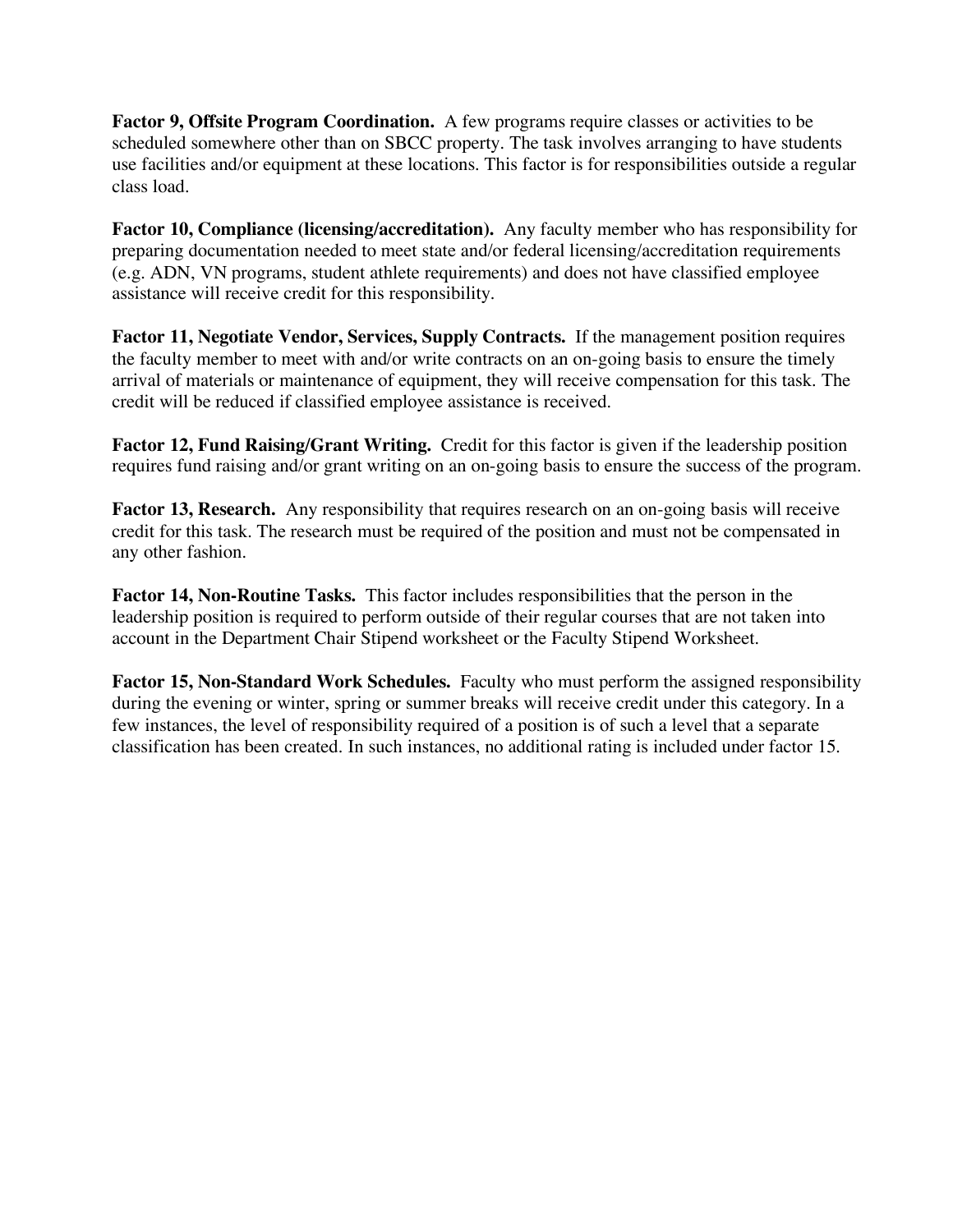S'06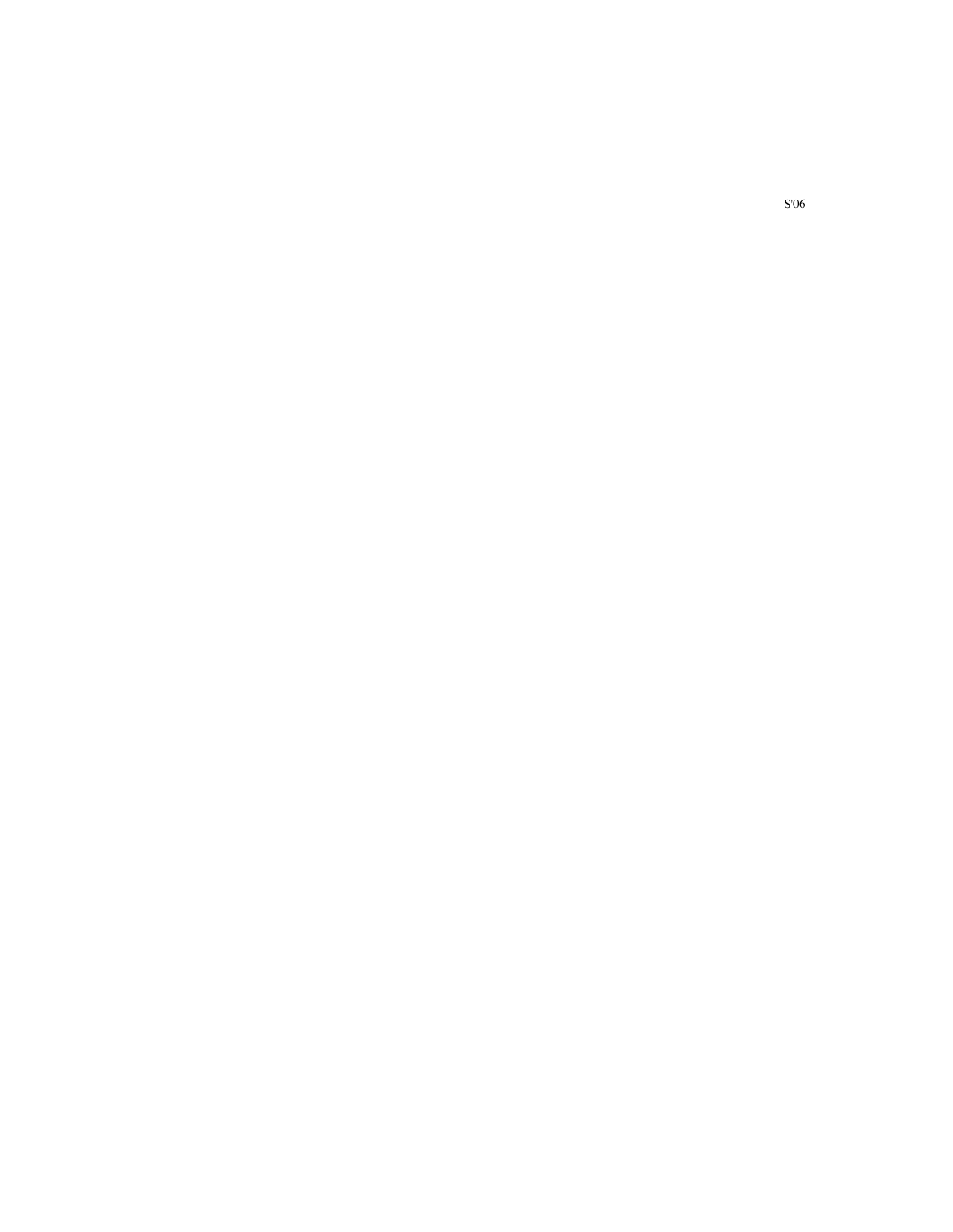# 11/2/10 **DEPARTMENT CHAIR STIPEND SPREADSHEET Appendix D-1**

|                                        |                            |               |               |            | Accounting     |                | <b>ADC</b>      |                 |
|----------------------------------------|----------------------------|---------------|---------------|------------|----------------|----------------|-----------------|-----------------|
| <b>FACTOR</b>                          | <b>UNIT</b>                | <b>NUMBER</b> | <b>WEIGHT</b> | <b>SUM</b> | NO.            | <b>SUM</b>     | NO.             | <b>SUM</b>      |
| 1. Number of Full-Time Faculty         | Per person                 |               | 1.00          |            | $\overline{2}$ | $\overline{2}$ | $\overline{0}$  | $\overline{0}$  |
|                                        |                            |               |               |            |                |                |                 |                 |
| 2. Number of Part-Time Faculty         | Per person                 |               | 1.00          |            | 4              | $\overline{4}$ | $\overline{12}$ | $\overline{12}$ |
|                                        |                            |               |               |            |                |                |                 |                 |
| 3. Classified Personnel (FTEC)         | Per person                 |               | 0.25          |            | $\overline{0}$ | $\overline{0}$ | $\overline{0}$  | $\overline{0}$  |
|                                        | <b>FTEF</b>                |               | 1.00          |            | 61.00          | 4.07           | 28.00           | 1.87            |
| 4. Department TLUs/15 (FTEF)           |                            |               |               |            |                |                |                 |                 |
| 5. Curriculum                          | Minimum change             |               | 0.00          |            | $\overline{1}$ | $\overline{0}$ |                 | $\overline{0}$  |
|                                        | Moderate change            |               | 0.50          |            |                | $\overline{0}$ | ī               | 0.5             |
|                                        | <b>Heavy change</b>        |               | 1.00          |            |                | $\overline{0}$ |                 | $\overline{0}$  |
|                                        |                            |               |               |            |                |                |                 |                 |
| <b>6. Assigned Facilities</b>          | <b>Minimum facilities</b>  |               | 0.50          |            | 1              | 0.5            | ₹               | 0.5             |
|                                        | <b>Moderate facilities</b> |               | 3.00          |            |                | $\overline{0}$ |                 | $\overline{0}$  |
|                                        | <b>Heavy facilities</b>    |               | 5.00          |            |                | $\overline{0}$ |                 | $\overline{0}$  |
|                                        |                            |               |               |            |                |                |                 |                 |
| 7. Complexity of Dept. Budget          | Minimum complexity         |               | 0.50          |            | 1              | 0.5            | ₹               | 0.5             |
|                                        | Moderate complexity        |               | 3.00          |            |                | $\overline{0}$ |                 | $\overline{0}$  |
|                                        | <b>Heavy complexity</b>    |               | 5.00          |            |                | $\overline{0}$ |                 | $\overline{0}$  |
|                                        |                            |               |               |            |                |                |                 |                 |
| 8. Program Advisory Committee          | $No = 0$ ; Yes = 1         |               | 0.50          |            | 1              | 0.5            | 1               | 0.5             |
| 9. Program Accreditation/Certification | $No = 0$ ; Yes = 1         |               | 1.00          |            | $\overline{0}$ | $\overline{0}$ | 1               | 1               |
|                                        |                            |               |               |            |                |                |                 |                 |
| 10. Performance/Community Programs     | No programs                |               | 0.00          |            | 1              | $\overline{0}$ | 1               | $\overline{0}$  |
|                                        | Minimum programs           |               | 0.50          |            |                | $\overline{0}$ |                 | $\overline{0}$  |
|                                        | Moderate programs          |               | 3.00          |            |                | $\overline{0}$ |                 | $\overline{0}$  |
|                                        | <b>Heavy programs</b>      |               | 5.00          |            |                | $\overline{0}$ |                 | $\overline{0}$  |
|                                        |                            |               |               |            |                |                |                 |                 |
|                                        |                            |               | Total $=$     |            |                | 11.57          |                 | 16.87           |
| <b>Department Chair</b>                |                            |               |               |            |                |                |                 |                 |
| Stipend = $$167.92 \times Total = $$   |                            |               | \$167.92      |            |                | \$1,942.27     |                 | \$2,832.25      |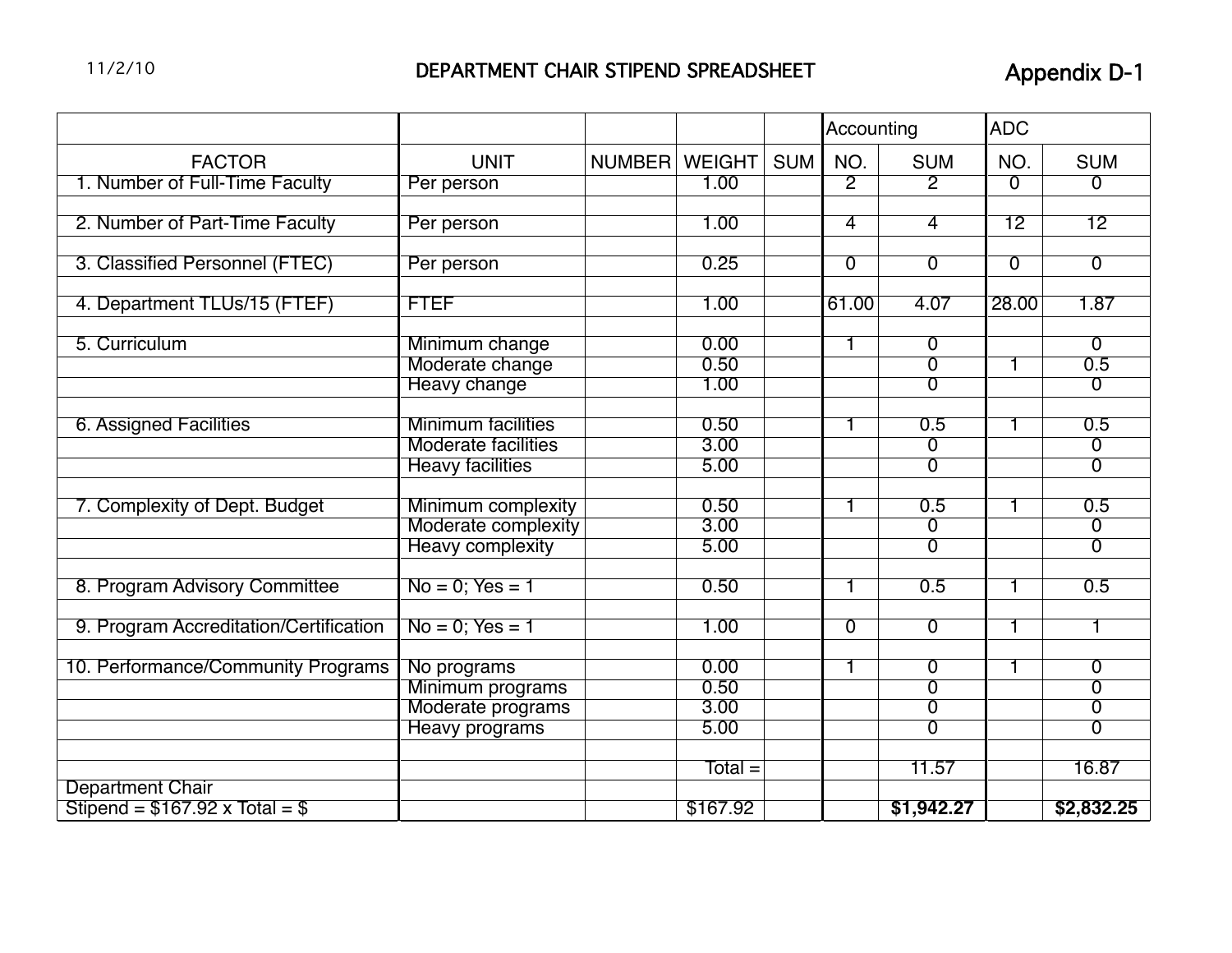# 11/2/10 **Department Chair Supplemental Stipend Spreadsheet** Appendix D-2

|                                                     |                                                                                |               |            | <b>ADC</b>                |                           | <b>ADN</b>     |                           | <b>Auto Service</b>     |                |
|-----------------------------------------------------|--------------------------------------------------------------------------------|---------------|------------|---------------------------|---------------------------|----------------|---------------------------|-------------------------|----------------|
| <b>FACTOR</b>                                       | NUMDER<br>$(none = 0, min = 1,$<br>$mod = 3$ , high = 7,<br>very high $= 10$ ) | <b>WEIGHT</b> | <b>SUM</b> | NO.                       | <b>SUM</b>                | NO.            | <b>SUM</b>                | NO.                     | <b>SUM</b>     |
| 1. Faculty/Staff Supervision                        |                                                                                | 0.50          |            | $\overline{0}$            | $\overline{0}$            | $\overline{0}$ | $\overline{0}$            | $\overline{0}$          | $\overline{0}$ |
| 2. Student Supervision                              |                                                                                | 1.00          |            | $\overline{\mathfrak{o}}$ | $\overline{0}$            | $\overline{0}$ | $\overline{\mathfrak{o}}$ | $\overline{0}$          | $\overline{0}$ |
|                                                     |                                                                                |               |            |                           |                           |                |                           |                         |                |
| 3. Skills Assessment                                |                                                                                | 0.50          |            | $\overline{0}$            | $\overline{0}$            | $\overline{0}$ | $\overline{0}$            | $\overline{0}$          | $\overline{0}$ |
| 4. Facilities Management                            |                                                                                | 1.50          |            | $\overline{0}$            | $\overline{0}$            | $\overline{0}$ | $\overline{0}$            | $\overline{0}$          | $\overline{0}$ |
| 5. Equipment Management                             |                                                                                | 1.00          |            | 0                         | $\overline{\mathfrak{0}}$ | 0              | 0                         | 0                       | $\mathbf 0$    |
| 6. Materials Management                             |                                                                                | 1.00          |            | $\overline{0}$            | $\overline{\mathsf{O}}$   | $\overline{0}$ | $\overline{0}$            | $\overline{\mathsf{O}}$ | $\overline{0}$ |
| 7. Budget Supervision                               |                                                                                | 1.50          |            | $\overline{0}$            | $\overline{0}$            | $\overline{0}$ | $\overline{0}$            | $\Omega$                | $\overline{0}$ |
| 8. Program Leadership/Coordination                  |                                                                                | 2.00          |            | $\overline{3}$            | $\overline{6}$            | 1.             | $\overline{2}$            | 3                       | $\overline{6}$ |
| 9. Offsite Program Coordination                     |                                                                                | 3.00          |            | $\overline{0}$            | $\overline{\mathfrak{0}}$ | 1              | $\overline{3}$            | $\overline{0}$          | $\overline{0}$ |
| 10. Compliance (licensing/accreditation)            |                                                                                | 3.00          |            | $\overline{0}$            | $\overline{0}$            | $\overline{0}$ | $\overline{0}$            | $\mathbf 1$             | $\overline{3}$ |
| 11. Negotiate Vendor, Services, Supply Contracts    |                                                                                | 1.00          |            | $\overline{0}$            | $\overline{0}$            | $\overline{0}$ | $\overline{0}$            | $\overline{0}$          | $\overline{0}$ |
| 12. Fund Raising/Grant Writing                      |                                                                                | 1.00          |            | $\overline{0}$            | $\overline{0}$            | $\Omega$       | $\overline{0}$            | $\overline{3}$          | $\overline{3}$ |
| 13. Research                                        |                                                                                | 1.00          |            | $\overline{0}$            | $\overline{0}$            | 3              | $\overline{3}$            | $\overline{0}$          | $\overline{0}$ |
| 14. Non-Routine Tasks (specify)                     |                                                                                | 1.00          |            | $\overline{0}$            | $\overline{0}$            | $\overline{0}$ | $\overline{0}$            | $\overline{0}$          | $\overline{0}$ |
| 15. Non-Standard Work Schedules (specify)           |                                                                                | 2.00          |            | $\overline{0}$            | $\overline{0}$            | 0              | $\overline{0}$            | $\overline{0}$          | $\overline{0}$ |
|                                                     |                                                                                |               |            |                           |                           |                |                           |                         |                |
|                                                     |                                                                                | Total $=$     |            |                           | 6                         |                | $\overline{8}$            |                         | 12             |
| Faculty Member Stipend = $$167.92 \times Total = $$ |                                                                                | \$167.92      |            |                           | \$1,007.52                |                | \$1,343.36                |                         | \$2,015.04     |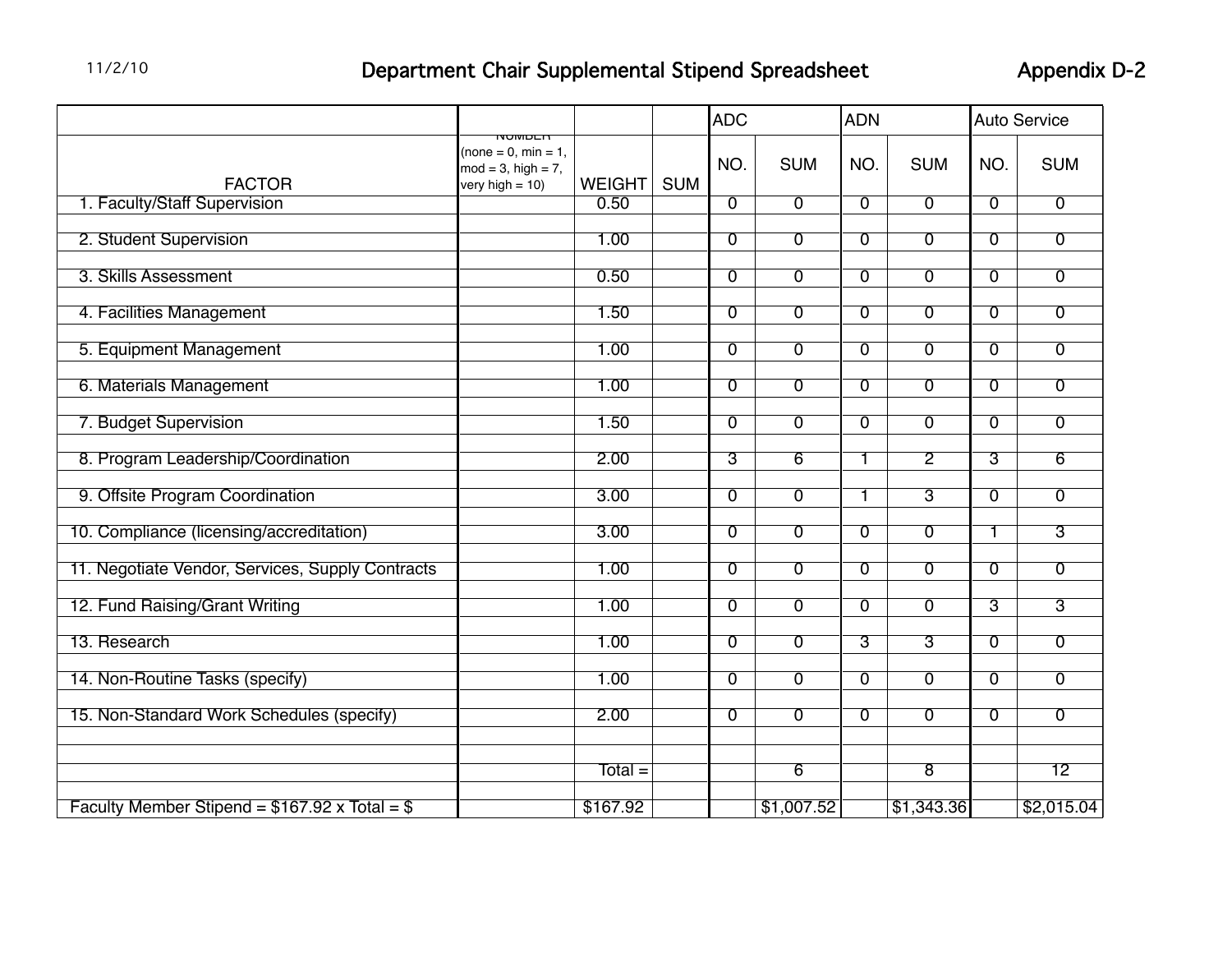|                                                     |                                                                                          |            | <b>ADN</b>        |                           | Art                       |                | Art                       |                         | Art            |                |
|-----------------------------------------------------|------------------------------------------------------------------------------------------|------------|-------------------|---------------------------|---------------------------|----------------|---------------------------|-------------------------|----------------|----------------|
|                                                     |                                                                                          |            | Coordinator       |                           | <b>Director</b>           |                | Lab Coordinator           |                         | Coordinator    |                |
|                                                     |                                                                                          |            | Summer            |                           | <b>Art Gallery</b>        |                | Ceramics                  |                         | Slide Library  |                |
| <b>FACTOR</b>                                       | <b>IVUIVIDEN</b><br>$(none = 0, min = 1,$<br>$mod = 3$ , high = 7,<br>very high $= 10$ ) | WEIGHT SUM | NO.               | <b>SUM</b>                | NO.                       | <b>SUM</b>     | NO.                       | <b>SUM</b>              | NO.            | <b>SUM</b>     |
| 1. Faculty/Staff Supervision                        |                                                                                          | 0.50       | $\overline{0}$    | $\overline{0}$            | $\overline{1}$            | 0.5            | 1.                        | 0.5                     |                | 0.5            |
| 2. Student Supervision                              |                                                                                          | 1.00       | $\overline{0}$    | $\overline{0}$            | $\overline{0}$            | $\overline{0}$ | $\overline{0}$            | $\overline{0}$          | $\overline{0}$ | $\overline{0}$ |
| 3. Skills Assessment                                |                                                                                          | 0.50       | $\overline{0}$    | $\overline{0}$            | $\overline{0}$            | $\overline{0}$ | $\overline{0}$            | $\overline{0}$          | $\overline{0}$ | $\overline{0}$ |
| 4. Facilities Management                            |                                                                                          | 1.50       | $\overline{0}$    | $\overline{0}$            | $\overline{1}$            | 1.5            | $\overline{7}$            | 10.5                    | $\overline{0}$ | $\overline{0}$ |
| 5. Equipment Management                             |                                                                                          | 1.00       | 0                 | $\overline{0}$            | $\overline{0}$            | $\overline{0}$ | 7                         | 7                       |                | 1.             |
| 6. Materials Management                             |                                                                                          | 1.00       | $\overline{0}$    | $\overline{0}$            | ₹                         | 1              | $\overline{3}$            | $\overline{3}$          | $\overline{3}$ | $\overline{3}$ |
| 7. Budget Supervision                               |                                                                                          | 1.50       | $\overline{0}$    | $\overline{\mathfrak{o}}$ | 1                         | 1.5            | 1                         | $\overline{1.5}$        | $\overline{0}$ | $\overline{0}$ |
| 8. Program Leadership/Coordination                  |                                                                                          | 2.00       | $\overline{0}$    | $\overline{0}$            | $\overline{3}$            | $\overline{6}$ | $\overline{0}$            | $\overline{0}$          | $\overline{0}$ | $\overline{0}$ |
| 9. Offsite Program Coordination                     |                                                                                          | 3.00       | $\overline{0}$    | $\overline{\mathfrak{o}}$ | $\overline{\mathfrak{o}}$ | $\overline{0}$ | $\overline{0}$            | $\overline{\mathsf{o}}$ | $\overline{0}$ | $\overline{0}$ |
| 10. Compliance (licensing/accreditation)            |                                                                                          | 3.00       | $\overline{0}$    | $\overline{0}$            | $\overline{0}$            | $\overline{0}$ | $\overline{0}$            | $\overline{0}$          | $\overline{0}$ | $\overline{0}$ |
| 11. Negotiate Vendor, Services, Supply Contracts    |                                                                                          | 1.00       | $\overline{0}$    | $\overline{0}$            | $\overline{1}$            | ┓              | $\overline{3}$            | $\overline{3}$          | $\overline{0}$ | $\overline{0}$ |
| 12. Fund Raising/Grant Writing                      |                                                                                          | 1.00       | $\overline{0}$    | $\overline{0}$            | $\overline{0}$            | $\overline{0}$ | $\overline{0}$            | $\overline{0}$          | $\overline{0}$ | $\overline{0}$ |
| 13. Research                                        |                                                                                          | 1.00       | $\overline{0}$    | $\overline{0}$            | $\overline{0}$            | $\overline{0}$ | $\overline{0}$            | $\overline{0}$          | $\overline{3}$ | $\overline{3}$ |
| 14. Non-Routine Tasks (specify)                     |                                                                                          | 1.00       | $\overline{0}$    | $\overline{0}$            | 1                         | -1             | $\overline{0}$            | $\overline{0}$          | $\overline{3}$ | $\overline{3}$ |
| 15. Non-Standard Work Schedules (specify)           |                                                                                          | 2.00       | $\overline{\tau}$ | $\overline{14}$           | $\mathbf{1}$              | $\overline{2}$ | $\overline{\mathfrak{o}}$ | $\overline{0}$          | $\overline{0}$ | $\overline{0}$ |
|                                                     |                                                                                          | Total $=$  |                   | 14                        |                           | 14.5           |                           | 25.5                    |                | 10.5           |
| Faculty Member Stipend = $$167.92 \times Total = $$ |                                                                                          | \$167.92   |                   | \$2,350.88                |                           | \$2,434.84     |                           | \$4,281.96              |                | \$1,763.16     |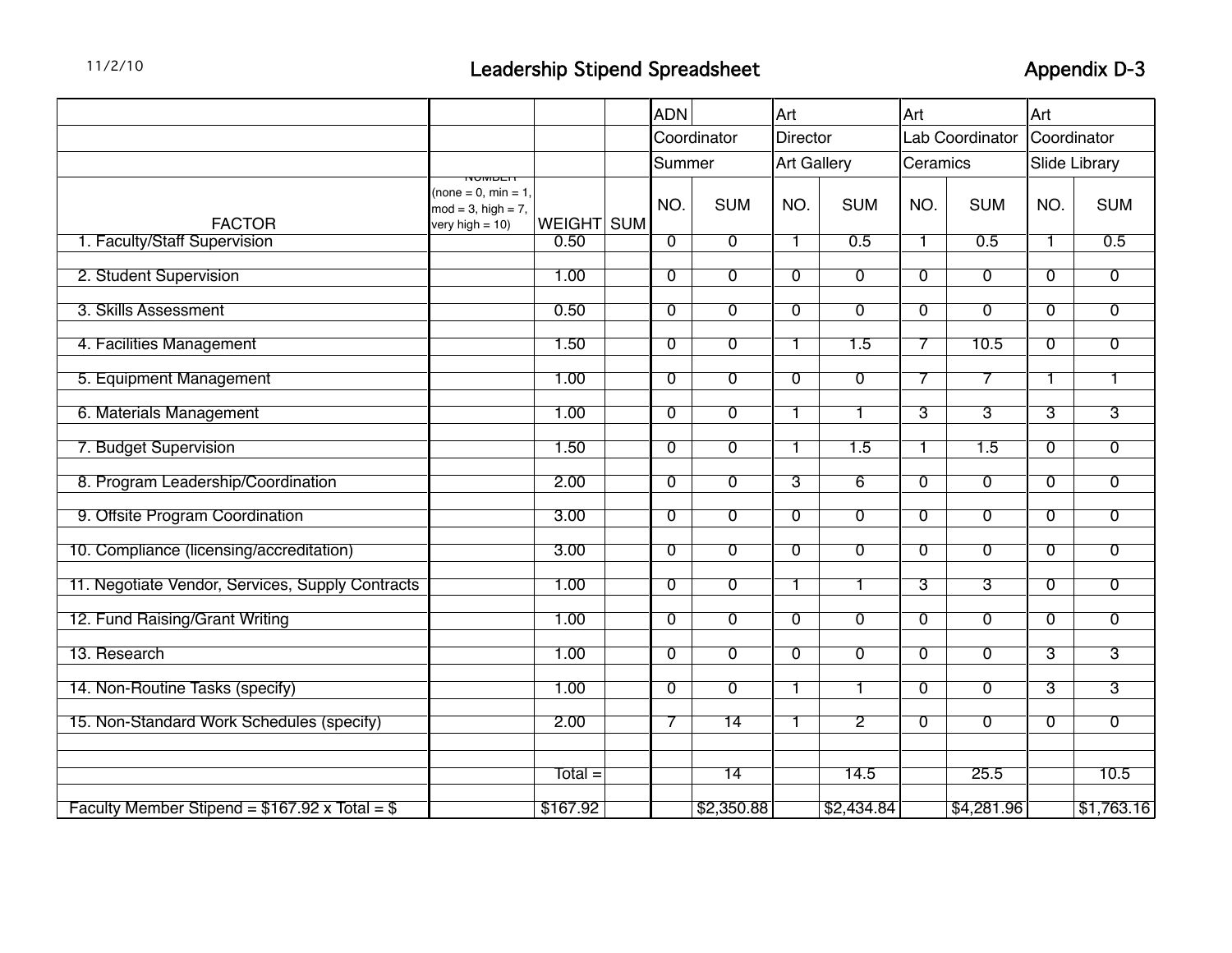## 11/2/10 **Coaches Leadership Stipend Spreadsheet - In-Season** Appendix D-4

|                                                                                                          |                                                                               |                      |            | <b>Head Coach</b> |                | <b>Head Coach</b> |                 | <b>Head Coach</b>                                    |                           |                           |                           |
|----------------------------------------------------------------------------------------------------------|-------------------------------------------------------------------------------|----------------------|------------|-------------------|----------------|-------------------|-----------------|------------------------------------------------------|---------------------------|---------------------------|---------------------------|
|                                                                                                          |                                                                               |                      |            | Baseball          |                |                   |                 | Basketball - Men's Basketball - Women's Cheerleading |                           |                           |                           |
| <b>FACTOR</b>                                                                                            | NUMBER<br>$(none = 0, min =$<br>, mod = $3$ , high =<br>7, very high $= 10$ ) | <b>WEIGHT</b>        | <b>SUM</b> | NO.               | <b>SUM</b>     | NO.               | <b>SUM</b>      | NO.                                                  | <b>SUM</b>                | NO.                       | <b>SUM</b>                |
| 1. Faculty/Staff Supervision                                                                             |                                                                               | 0.50                 |            | $\mathbf{1}$      | 0.5            | $\overline{1}$    | 0.5             | 1.                                                   | 0.5                       | $\overline{0}$            | $\overline{0}$            |
| 2. Student Supervision                                                                                   |                                                                               | 1.00                 |            | $\mathbf{1}$      | T              | T                 | T               | $\overline{1}$                                       | $\overline{1}$            | $\mathbf 1$               | $\overline{1}$            |
| 3. Skills Assessment                                                                                     |                                                                               | 0.50                 |            | $\overline{0}$    | $\overline{0}$ | $\overline{0}$    | $\overline{0}$  | $\overline{0}$                                       | $\overline{\mathfrak{o}}$ | $\overline{0}$            | $\overline{\mathfrak{o}}$ |
| 4. Facilities Management                                                                                 |                                                                               | 1.50                 |            | 3                 | 4.5            | 1                 | 1.5             | 1                                                    | 1.5                       | 0                         | $\overline{0}$            |
| 5. Equipment Management                                                                                  |                                                                               | 1.00                 |            | 1                 | $\overline{1}$ | $\mathbf{1}$      | $\overline{1}$  | 1                                                    | 1                         | 1                         | $\mathbf{1}$              |
| 6. Materials Management                                                                                  |                                                                               | 1.00                 |            | $\overline{0}$    | $\overline{0}$ | $\overline{0}$    | $\overline{0}$  | $\overline{0}$                                       | $\overline{0}$            | $\overline{\mathfrak{o}}$ | $\overline{0}$            |
| 7. Budget Supervision                                                                                    |                                                                               | 1.50                 |            | 0                 | $\overline{0}$ | $\overline{0}$    | $\overline{0}$  | $\overline{0}$                                       | $\overline{0}$            | $\overline{0}$            | $\overline{0}$            |
| 8. Program Leadership/Coordination                                                                       |                                                                               | 2.00                 |            | 7                 | 14             | 10                | $\overline{20}$ | $\overline{10}$                                      | $\overline{20}$           | $\overline{3}$            | $\overline{6}$            |
| 9. Offsite Program Coordination                                                                          |                                                                               | 3.00                 |            | $\overline{0}$    | $\overline{0}$ | $\overline{0}$    | $\overline{0}$  | $\overline{0}$                                       | $\overline{0}$            | $\overline{0}$            | $\overline{0}$            |
| 10. Compliance (licensing/accreditation)                                                                 |                                                                               | 3.00                 |            | 1                 | $\overline{3}$ | T                 | $\overline{3}$  | 1                                                    | $\overline{3}$            | $\overline{0}$            | $\overline{0}$            |
| 11. Negotiate Vendor, Services, Supply Contracts                                                         |                                                                               | 1.00                 |            | $\overline{0}$    | $\overline{0}$ | $\overline{0}$    | $\overline{0}$  | $\overline{0}$                                       | $\overline{0}$            | $\overline{0}$            | $\overline{0}$            |
| 12. Fund Raising/Grant Writing                                                                           |                                                                               | 1.00                 |            | $\mathbf{1}$      | $\overline{1}$ | 3                 | $\overline{3}$  | $\overline{3}$                                       | $\overline{3}$            | $\overline{3}$            | $\overline{3}$            |
| 13. Research                                                                                             |                                                                               | 1.00                 |            | $\overline{0}$    | $\overline{0}$ | $\overline{0}$    | $\overline{0}$  | $\overline{0}$                                       | $\overline{0}$            | $\overline{0}$            | $\overline{0}$            |
| 14. Non-Routine Tasks (specify)                                                                          |                                                                               | 1.00                 |            | $\overline{0}$    | $\overline{0}$ | $\overline{0}$    | $\overline{0}$  | $\overline{0}$                                       | $\overline{0}$            | $\overline{0}$            | $\overline{0}$            |
| 15. Non-Standard Work Schedules (specify)                                                                |                                                                               | 2.00                 |            | 1                 | $\overline{2}$ | $\overline{10}$   | $\overline{20}$ | $\overline{10}$                                      | $\overline{20}$           | $\overline{3}$            | $\overline{6}$            |
|                                                                                                          |                                                                               | Total $=$            |            |                   | 27             |                   | 50              |                                                      | 50                        |                           | $\overline{17}$           |
| Hourly Coach Stipend = $$115.09 \times Total = $$<br>Contract Coach Stipend = $$167.92 \times Total = $$ |                                                                               | \$115.09<br>\$167.92 |            |                   | \$3,107.43     |                   | \$8,396.00      |                                                      | \$8,396.00                |                           | \$1,956.53                |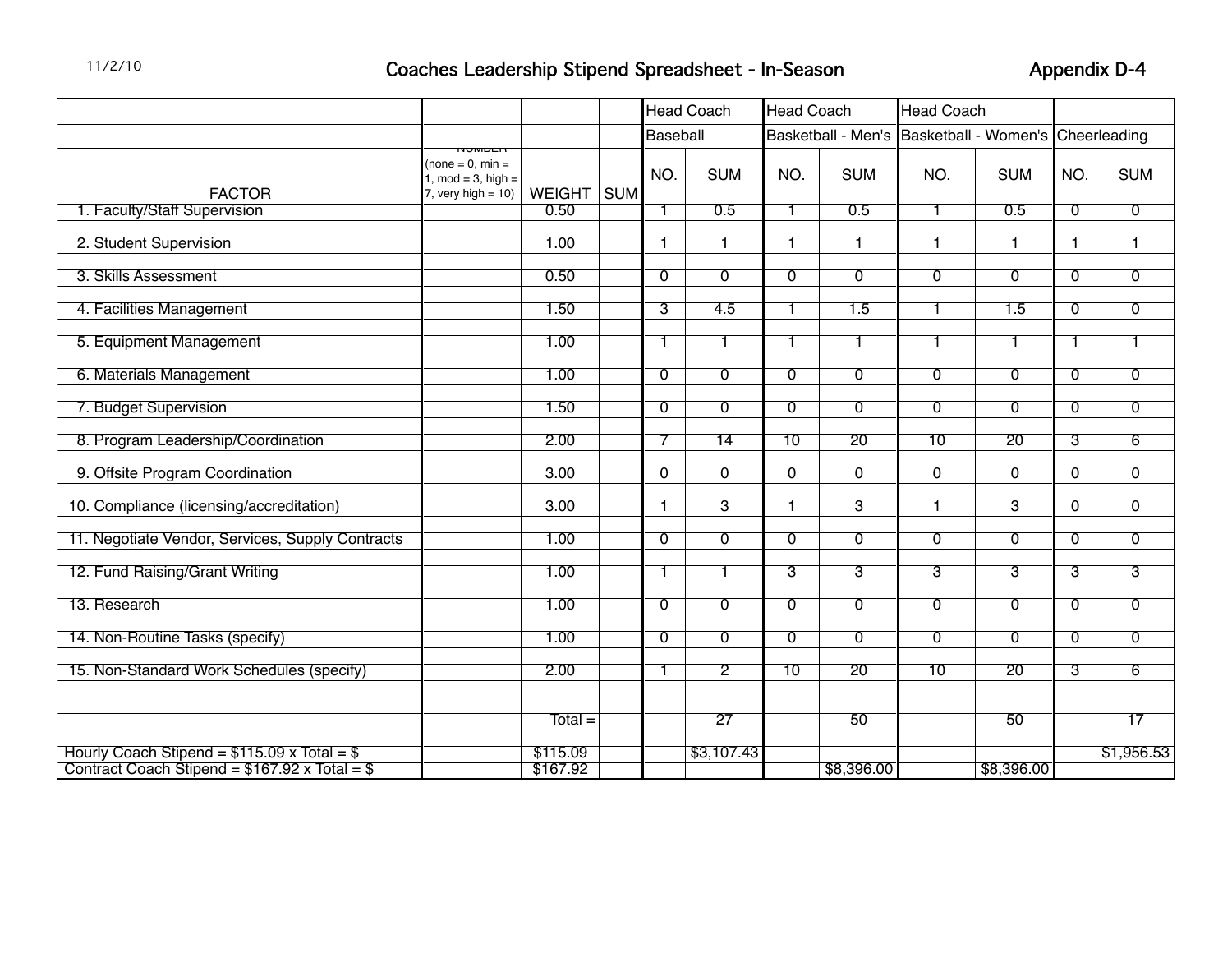# 11/2/10 Coaches Leadership Stipend Spreadsheet - Off-Season Appendix D-5

|                                                                                                          |                                                                                      |                      |            | <b>Head Coach</b> |                           | <b>Head Coach</b>             |                | <b>Head Coad</b> |
|----------------------------------------------------------------------------------------------------------|--------------------------------------------------------------------------------------|----------------------|------------|-------------------|---------------------------|-------------------------------|----------------|------------------|
|                                                                                                          |                                                                                      |                      |            | Baseball          |                           | Basketball - Men's Basketball |                |                  |
| <b>FACTOR</b>                                                                                            | <b>NUMDER</b><br>$none = 0, min =$<br>1, mod = $3$ , high =<br>7, very high $= 10$ ) | <b>WEIGHT</b>        | <b>SUM</b> | NO.               | <b>SUM</b>                | NO.                           | <b>SUM</b>     | NO.              |
| 1. Faculty/Staff Supervision                                                                             |                                                                                      | 0.50                 |            | $\overline{0}$    | $\overline{0}$            | $\overline{0}$                | $\overline{0}$ | $\overline{0}$   |
| 2. Student Supervision                                                                                   |                                                                                      | 1.00                 |            | 7                 | $\overline{7}$            | $\overline{3}$                | $\overline{3}$ | $\overline{3}$   |
| 3. Skills Assessment                                                                                     |                                                                                      | 0.50                 |            | $\overline{0}$    | $\overline{0}$            | $\overline{0}$                | $\overline{0}$ | $\overline{0}$   |
| 4. Facilities Management                                                                                 |                                                                                      | 1.50                 |            | $\overline{0}$    | $\overline{0}$            | $\overline{0}$                | $\overline{0}$ | $\overline{0}$   |
| 5. Equipment Management                                                                                  |                                                                                      | 1.00                 |            | $\overline{0}$    | $\overline{0}$            | $\overline{0}$                | $\overline{0}$ | $\overline{0}$   |
| 6. Materials Management                                                                                  |                                                                                      | 1.00                 |            | $\overline{0}$    | $\overline{0}$            | $\overline{0}$                | $\overline{0}$ | $\overline{0}$   |
| 7. Budget Supervision                                                                                    |                                                                                      | 1.50                 |            | $\overline{0}$    | $\overline{0}$            | $\overline{0}$                | $\overline{0}$ | $\overline{0}$   |
| 8. Program Leadership/Coordination                                                                       |                                                                                      | 2.00                 |            | $\overline{3}$    | $\overline{6}$            | $\overline{1}$                | $\overline{2}$ | $\overline{1}$   |
| 9. Offsite Program Coordination                                                                          |                                                                                      | 3.00                 |            | $\overline{0}$    | $\overline{0}$            | $\overline{0}$                | $\overline{0}$ | $\overline{0}$   |
| 10. Compliance (licensing/accreditation)                                                                 |                                                                                      | 3.00                 |            | $\overline{0}$    | $\overline{0}$            | $\overline{0}$                | $\overline{0}$ | $\overline{0}$   |
| 11. Negotiate Vendor, Services, Supply Contracts                                                         |                                                                                      | 1.00                 |            | $\overline{0}$    | $\overline{0}$            | $\overline{0}$                | $\overline{0}$ | $\overline{0}$   |
| 12. Fund Raising/Grant Writing                                                                           |                                                                                      | 1.00                 |            | $\overline{0}$    | $\overline{0}$            | $\overline{0}$                | $\overline{0}$ | $\overline{0}$   |
| 13. Research                                                                                             |                                                                                      | 1.00                 |            | $\overline{0}$    | $\overline{\mathfrak{o}}$ | $\overline{0}$                | $\overline{0}$ | $\overline{0}$   |
| 14. Non-Routine Tasks (specify)                                                                          |                                                                                      | 1.00                 |            | $\overline{3}$    | $\overline{3}$            | $\overline{3}$                | $\overline{3}$ | $\overline{3}$   |
| 15. Non-Standard Work Schedules (specify)                                                                |                                                                                      | 2.00                 |            | $\overline{3}$    | 6                         | $\overline{3}$                | 6              | $\overline{3}$   |
|                                                                                                          |                                                                                      | Total $=$            |            |                   | $\overline{22}$           |                               | 14             |                  |
| Hourly Coach Stipend = $$115.09 \times Total = $$<br>Contract Coach Stipend = $$167.92 \times Total = $$ |                                                                                      | \$115.09<br>\$167.92 |            |                   | \$2,531.98                |                               | \$2,350.88     |                  |
| <b>Funded at 90% for 2005-06</b>                                                                         |                                                                                      |                      |            |                   | \$2,278.78                |                               | \$2,115.79     |                  |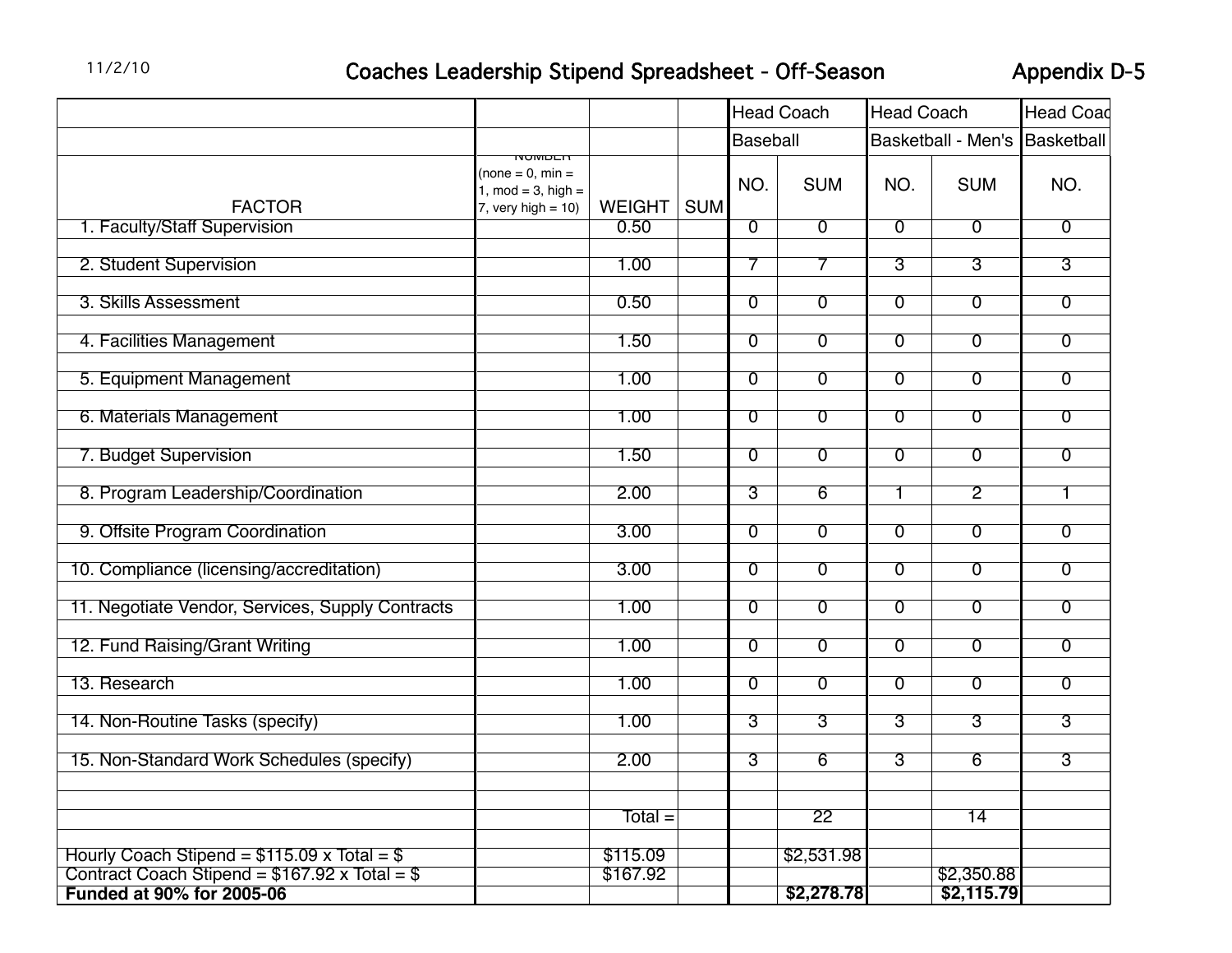|                                                                                                                                              | łh                       |
|----------------------------------------------------------------------------------------------------------------------------------------------|--------------------------|
|                                                                                                                                              | Women's                  |
| <b>FACTOR</b>                                                                                                                                | <b>SUM</b>               |
| 1. Faculty/Staff Supervision                                                                                                                 | 0                        |
| 2. Student Supervision                                                                                                                       | 3                        |
| 3. Skills Assessment                                                                                                                         | $\overline{0}$           |
| 4. Facilities Management                                                                                                                     | 0                        |
| 5. Equipment Management                                                                                                                      | 0                        |
| 6. Materials Management                                                                                                                      | 0                        |
| 7. Budget Supervision                                                                                                                        | 0                        |
| 8. Program Leadership/Coordination                                                                                                           | $\overline{2}$           |
| 9. Offsite Program Coordination                                                                                                              | 0                        |
| 10. Compliance (licensing/accreditation)                                                                                                     | 0                        |
| 11. Negotiate Vendor, Services, Supply Contracts                                                                                             | 0                        |
| 12. Fund Raising/Grant Writing                                                                                                               | 0                        |
| 13. Research                                                                                                                                 | 0                        |
| 14. Non-Routine Tasks (specify)                                                                                                              | $\overline{3}$           |
| 15. Non-Standard Work Schedules (specify)                                                                                                    | 6                        |
|                                                                                                                                              | 14                       |
| Hourly Coach Stipend = $$115.09 \times Total = $$<br>Contract Coach Stipend = $$167.92 \times Total = $$<br><b>Funded at 90% for 2005-06</b> | \$2,350.88<br>\$2,115.79 |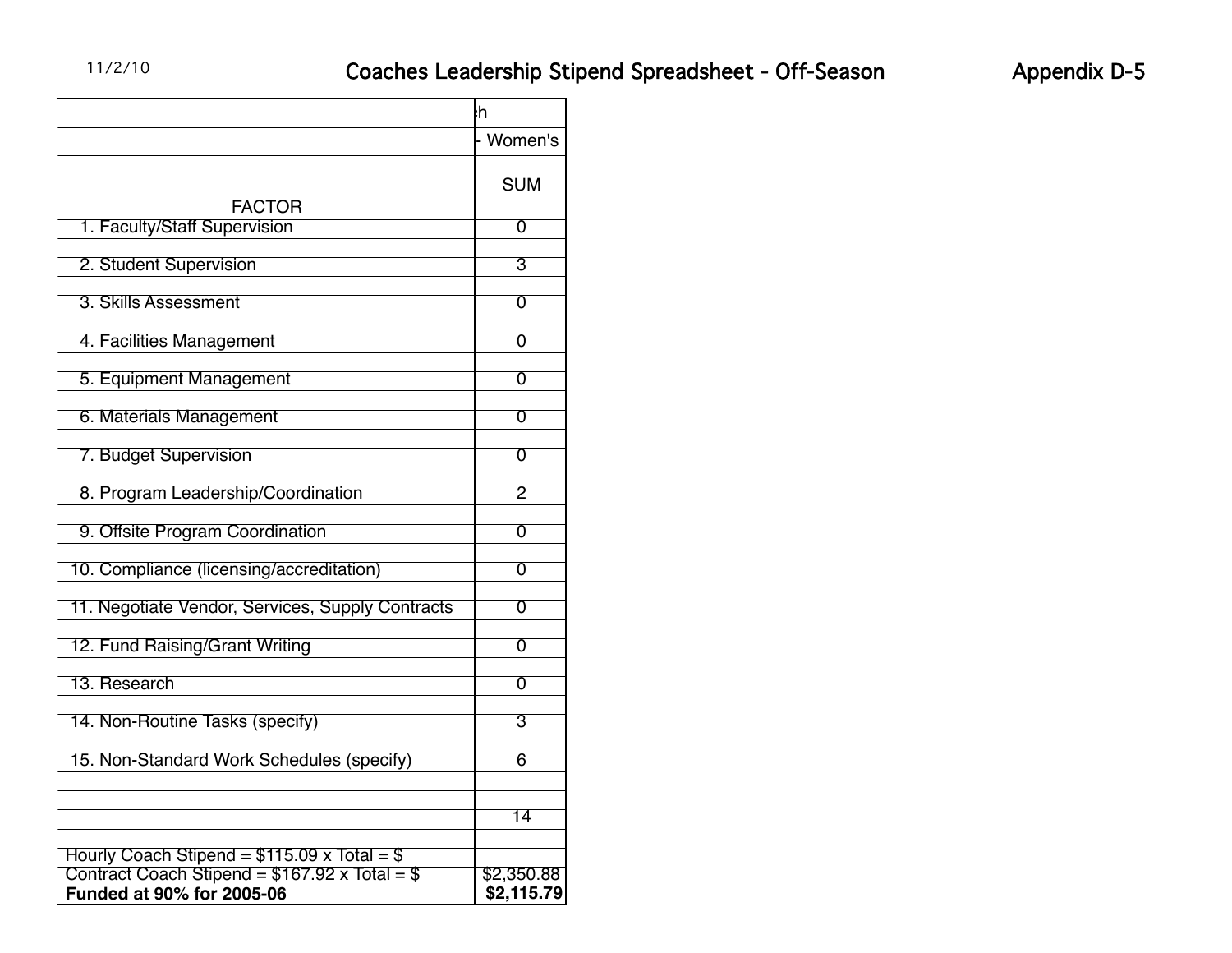**Appendix E**

**MEMO**

**TO:**

**FROM:** Gary Carroll & Karolyn Hanna Co-Chairs, Committee on Non-Teaching Compensation

**DATE:**

The Committee on Non-Teaching Compensation reviewed your request for change in the stipend for

and has recommended the following changes in "fixed" factors:

Dr. Jack Friedlander has approved this proposed change, which will go into effect for the 2006-2007 academic year.

A copy of the revised rating sheet is attached. Please note that on Department Chair stipends those items that relate to faculty and classified staff head count and department TLUs will be adjusted at the beginning of the fall semester.

Also please note that as a result of recent contract changes, the compensation multiplier has been increased to \$167.92. For those of you who use your stipend to purchase reassigned time, you can calculate the TLUs by dividing the stipend amount by the current TLU conversion factor, which is \$1150.57.

If you have questions, feel free to contact either of us.

CC: Deans